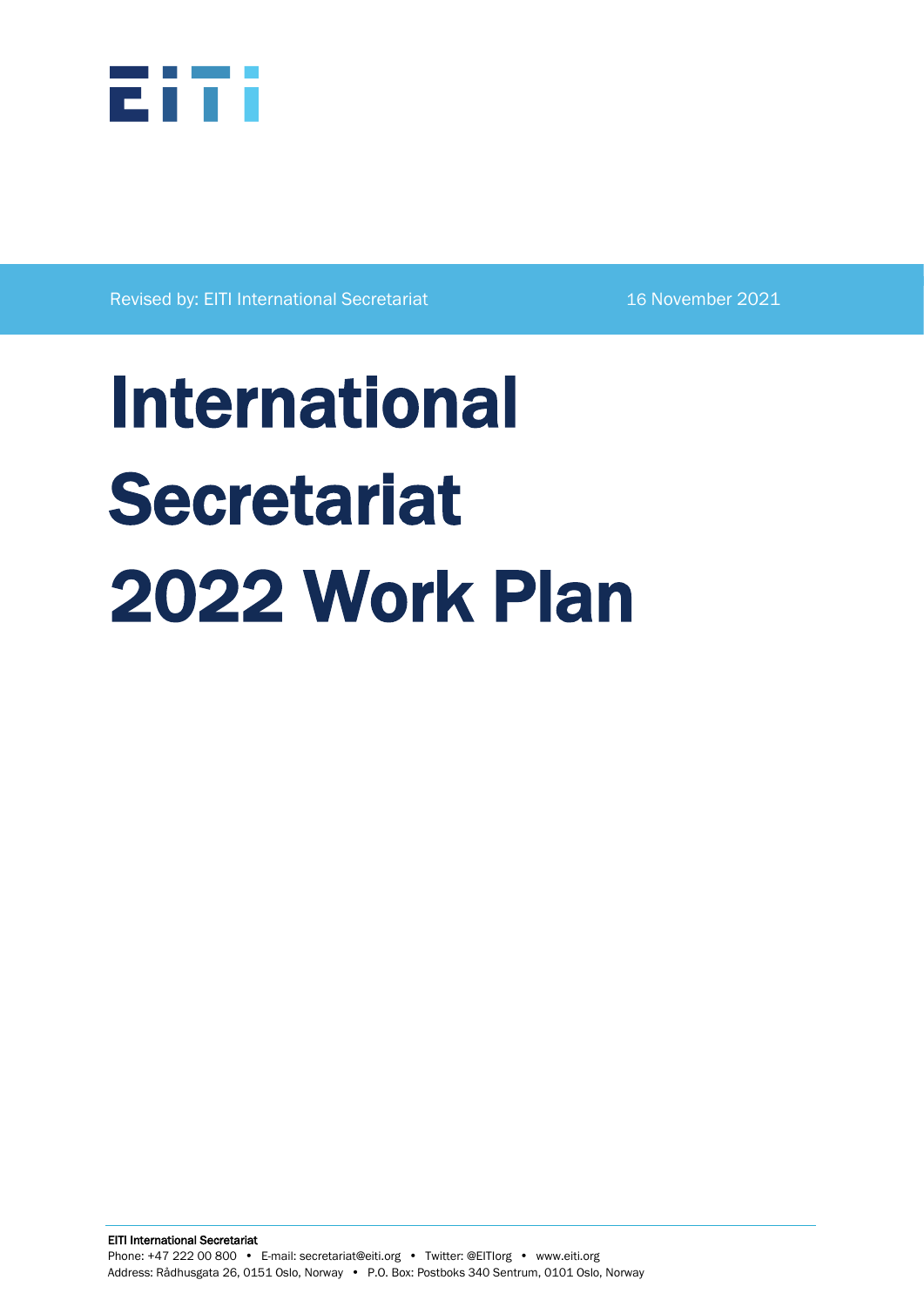# **International Secretariat 2022 Work Plan**

# **Contents**

| 12 |
|----|
|    |
|    |
|    |
|    |
|    |
|    |
|    |
|    |
| 24 |
|    |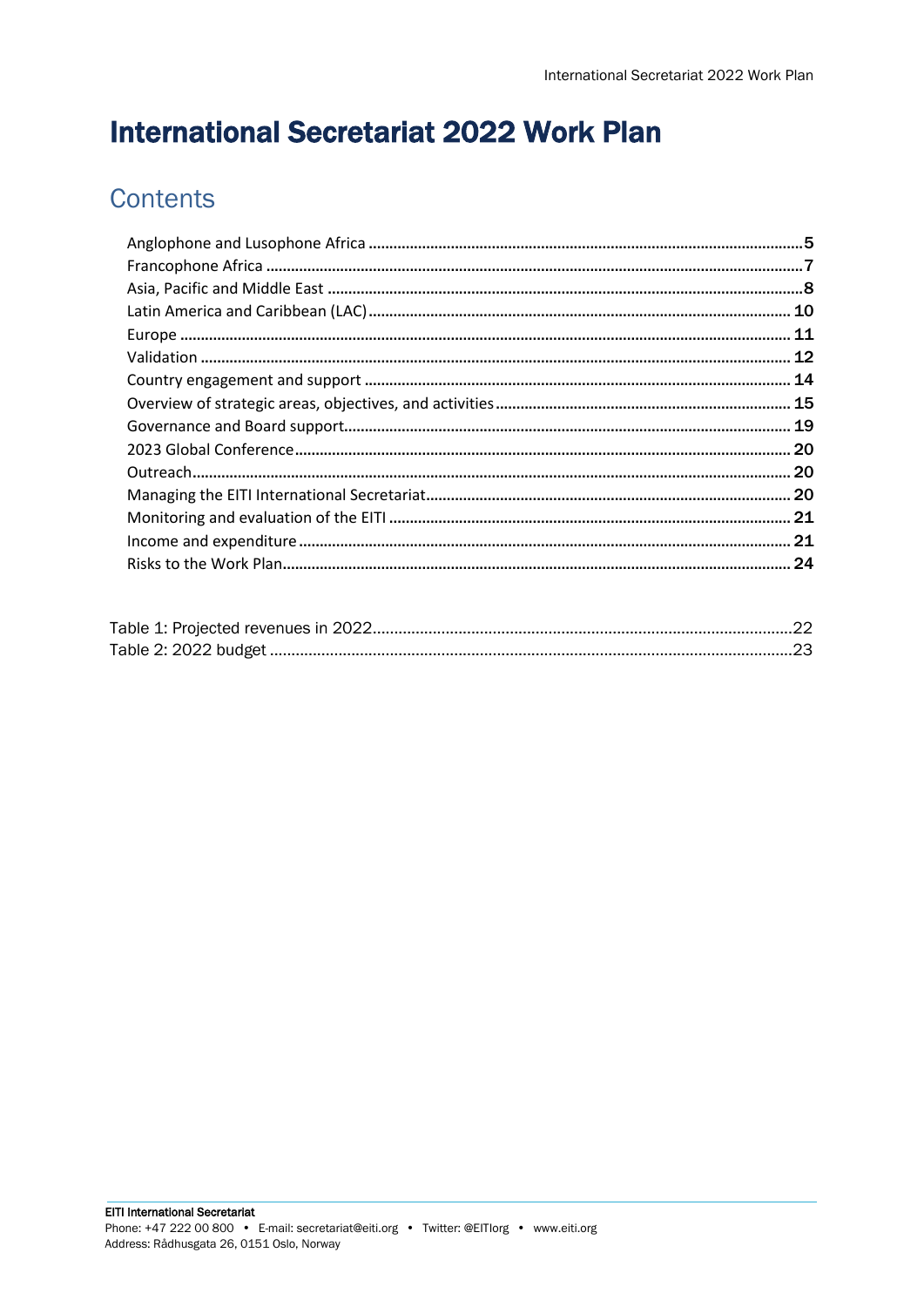# Executive summary

The EITI International Secretariat's 2022 Work Plan is a planning tool to ensure efficient use of resources to achieve goals and priorities in the coming year. It is also an accountability tool for the EITI Board and supporting partners, outlining priorities for the Board Committees and the Secretariat and providing a mechanism for the Board to approve the Secretariat's budget and planned activities.

This work plan differs from those of previous years in that internal processes for results-based planning have been strengthened, as part of the International Secretariat's efforts to improve its capacity for monitoring, learning, and improved results in country implementation.

This work plan is also noteworthy for its situation within a **dynamic global context**, marked by several novel trends and challenges facing the extractives sector, and efforts to strengthen resource governance in 2022 will meet headwinds such as the continuing impact of the COVID-19 pandemic, uncertain commodity prices and the implications of the energy transition on resource rich countries. These factors pose considerable challenges to EITI stakeholders and implementing countries, but also to the EITI Secretariat's mandate to support implementation. This includes an increasingly crowded and demanding policy environment, as well as more pragmatic challenges, such as the limits that the COVID-19 pandemic imposes on Validations and missions to supporting countries.

Simultaneously, there are several opportunities for the EITI to play a critical role in the energy transition and deepen its role in anticorruption, as identified in the EITI's Strategic Priorities.<sup>1</sup> This includes novel opportunities, such as the demand to help countries and companies manage the energy transition through multi-stakeholder engagement and support progressive policymaking, as well as renewed efforts to address more familiar challenges, such as **anti-corruption** efforts and their renewed importance in light of the accelerating demand for strategic minerals. Continued efforts to strengthen systematic disclosures are also key for maximising the use and uptake of EITI data, increasing the potential impact in countries struggling to strengthen resource governance in the context of the triple crisis.

In regard to country implementation support, the work plan identifies several shared priorities and objectives across regions, including revitalised stakeholder engagement, alignment with national priorities, and accelerated systematic disclosure. The key challenges, opportunities and planned activities emphasise how regional support will adapt to the challenges posed by the COVID-19 pandemic and emerging policy areas distinct to each region. The new Validation model will also be leveraged to maintain robust quality assurance of EITI implementation, while also strengthening technical capacities in implementing countries and capturing lessons learned in order to strengthen implementation across country contexts.

In regard to global policy and partnerships, the work plan identifies key priority areas, building on the strategic priorities. Key objectives and activities are identified for each of these, spanning work at both the national and global levels. Nationally, this involves the provision of high-quality technical support and guidance for EITI implementation, as well as efforts to inform and support national policy debates in regard to novel policy challenges and issues. At the global level, this involves bringing implementing country experiences to bear in collaborations with international partners, as well as support to the EITI Board and consultations with stakeholders on changes to the Standard ahead of the 2023 Global Conference.

The efforts to strengthen communication will include activities aiming to generate support for the EITI's mandate, grow the EITI's reach, and strengthen communications support for national

<sup>1</sup> EITI's Strategic Priorities 2021-22[, accessible here.](https://eiti.org/files/documents/eitis_2021-2022_strategic_priorities_final.pdf)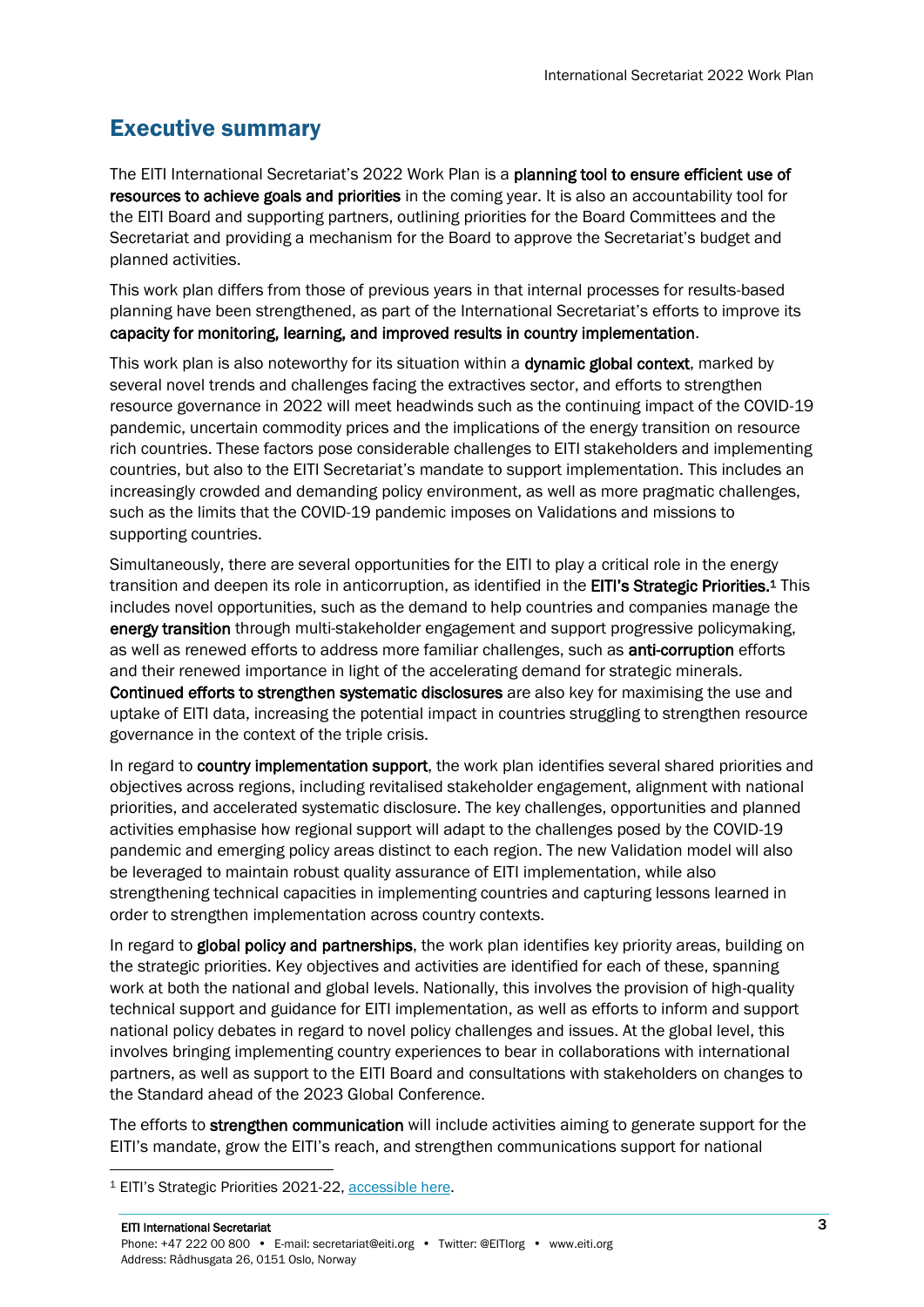secretariats, with an emphasis on aligning EITI communications with the six shifts described in the Board paper on Strategic Priorities.

In regard to global governance and management of the EITI International Secretariat, planned activities will aim to strengthen trust and accountability between constituencies, while reflecting the diversity of stakeholders in a changing global environment. This section also describes how outreach efforts to potential implementing countries and supporting companies will be impacted by the COVID-19 pandemic, and preparations for the 2023 Global Conference. Management of the EITI Secretariat in 2022, meanwhile, is marked by strengthened internal systems for resource tracking, financial management and project reporting.

This is complemented by an emphasis and attention to monitoring, evaluation and learning in EITI implementation. Building on the independent review of results measurement delivered to the EITI Board in 2020 and leveraging the Independent Evaluation to be delivered in mid- 2021, the Secretariat has planned several activities to strengthen monitoring and learning processes within the Secretariat, as well as resources and capacity development efforts to strengthen monitoring and evaluation in implementing countries. Together, these efforts will enhance EITI's capacity to understand and to describe the impact that EITI implementation has on resource governance, and by extension to strengthen implementation and the results of implementation in national contexts.

As per usual practice, the work plan closes with a **budget**, presenting income, expenditure, and risks to implementation of the work plan. While the presentation of the budget remains consistent with previous years for ease of comparison over time, the Secretariat undertook for the first time a robust bottom-up approach to produce not only a consolidated budget for the Board, but also devolved budgets across teams to be used for internal management purposes. Expected income of USD 10.165m is projected to cover expenditures of USD 10.121m, which represents a 20% increase from the 2021 budget. The budget highlights the fact that this workplan is a snapshot of the ongoing planning and monitoring efforts currently undertaken across the Secretariat's departments, and the increased focus on tracking and adapting to risks and challenges in real time, in order to maximise the Secretariat's efficiency, and the potential impact for implementing countries.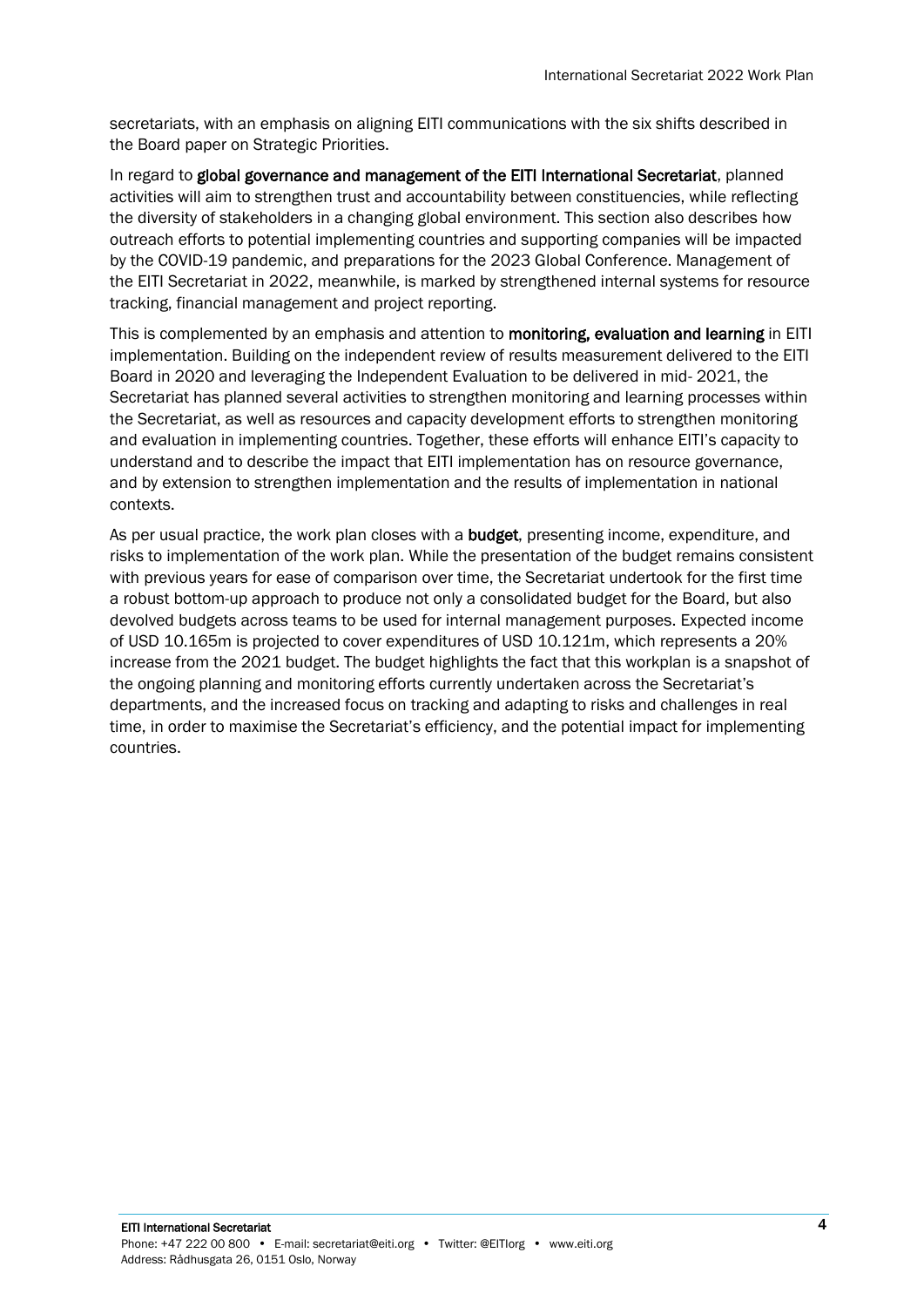# 1. Supporting nationally relevant and impactful country implementation

As resource-rich countries adapt to the changing global conditions, it will be critical to ensure that national EITI processes are results-driven, effective and aligned with the priorities of national stakeholders. There continues to be a demand to demonstrate impactful implementation beyond regular disclosures. There are opportunities to strengthen results-based implementation and robust impact analysis and communication. In addition, emerging efforts on **domestic resource** mobilisation, energy transition, linkages to anti-corruption and the new Validation model may provide entry points for sustaining and demonstrating impact.

To support countries in maximising the benefits of implementing the EITI Standard, the Secretariat will focus on the following objectives:

- Revitalise stakeholder engagement, especially in countries undergoing political transitions. This will be done through a combination of in-person and virtual missions, targeted engagement with key stakeholder groups, facilitation of policy dialogues focussed on issues of national relevance.
- Align EITI implementation with national reform priorities by working with stakeholders to map reforms against EITI agenda to identify best fit. Ensuring the work plan objectives are aligned with national priorities and that planning is results-based and geared towards generating impact will be prioritised.
- Accelerate systematic disclosures through capacity building, technical assistance and peer learning, making optimal use of EITI data.
- Focus implementation support on tasks that achieve greater impact by applying learning from stakeholder engagement and realign priorities to identify higher-value work.
- Contribute to policy development in the extractive sector and identify opportunities for stakeholders to use EITI data in ongoing discussions on natural resource governance.
- Multi-stakeholder groups focus increasingly on data, analysis and policy relevance and less on commissioning and producing reports.
- Facilitate peer learning and knowledge sharing across regions and themes.

International Secretariat activities will include efforts to mobilise political support, facilitate the development of results-oriented work plans with clear national objectives, support for effective governance of MSGs, and provide assistance to more timely and relevant reporting and advice on systematic disclosure and data dissemination efforts.

## <span id="page-4-0"></span>Anglophone and Lusophone Africa

The extractive industry is a key sector in several economies in Anglophone and Lusophone Africa, which has 12 implementing countries.<sup>2</sup> Having had a strong presence in the region in the last decade, the EITI is well-positioned to continue strengthening transparency and accountability in its regional member countries.

<sup>2</sup> Ethiopia, Ghana, Liberia, Malawi, Mozambique, Nigeria, São Tome and Principe, Seychelles, Sierra Leone, Tanzania, Uganda and Zambia.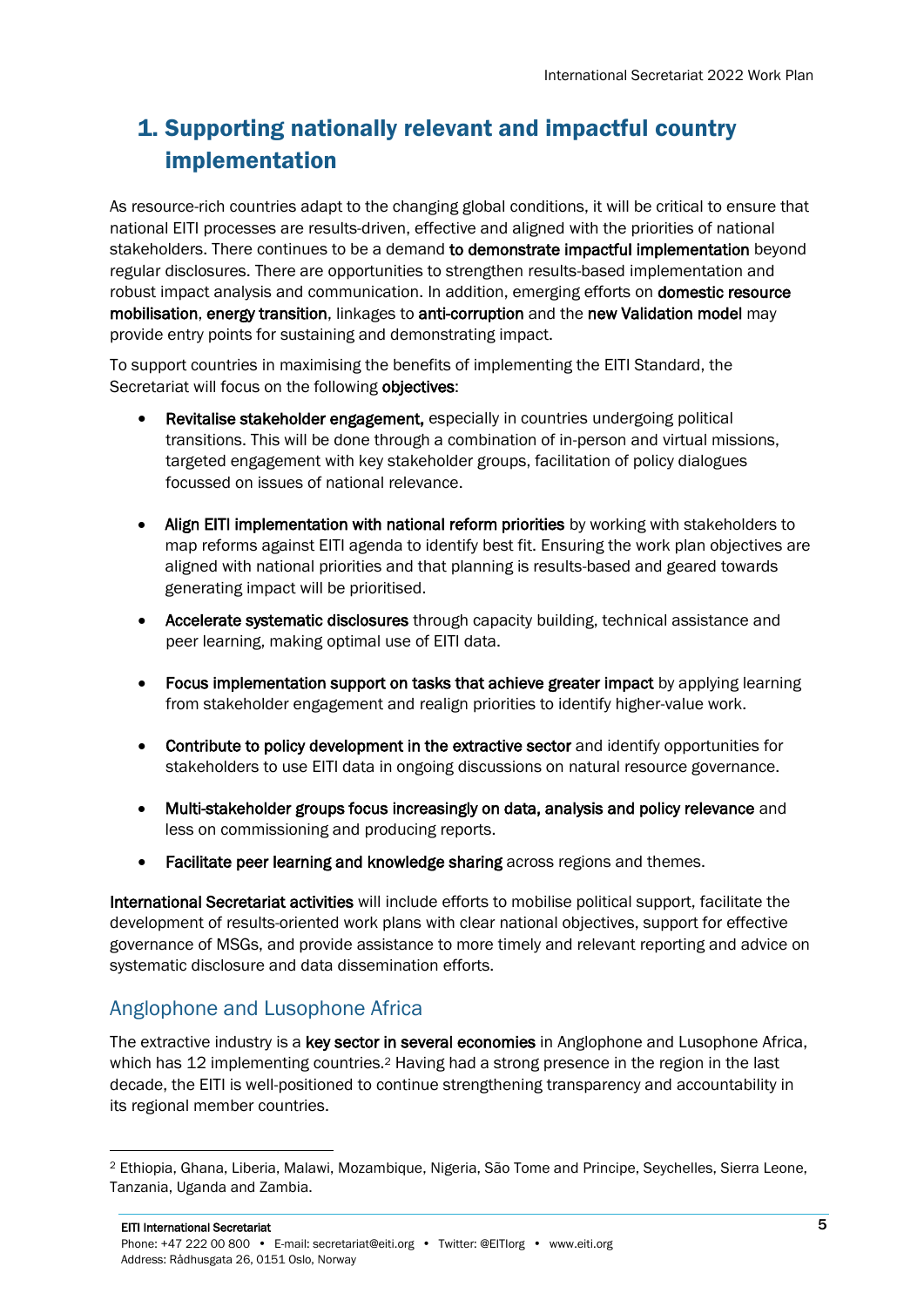Ghana, Tanzania, Zambia, and Sierra Leone have a long history of mining with both large scale multi-national companies and artisanal and small-scale miners. Mining contributes significantly to government revenue and export earnings and is likely to increase. Several countries, including Zambia and Sierra Leone, are producing 'critical minerals' projected to play a strategic role in the energy transition. Gold prices are also projected to continue to increase, offering opportunities for Ghana and Tanzania to mobilise resources for recovery and growth. In Nigeria, the recently enacted Petroleum Industry Act promises to usher in a new governance, administrative, and fiscal regime in the dominant oil and gas sector. East and Southern Africa has emerging and nascent oil and gas sector, with LNG projects planned in Mozambique and Tanzania. Notwithstanding the energy transition, there are still significant efforts towards continued exploration of oil and gas as countries seek to maximise revenue from these resources.

Effective governance of resource rents, addressing corruption and improving domestic revenue mobilisation and managing conflict and security continue to dominate discussions in the region. As countries grapple with managing the global COVID-19 pandemic and recovery efforts, diversifying economies, and adapting to the global energy transition presents major risks and key opportunities for stakeholders in both experienced and nascent mining, oil, and gas producers in the region. The **pandemic** has had a negative impact on EITI implementation, resourcing and capacity of MSGs. There will be challenges to fully implementing the work plan if the impacts of COVID-19 persist through 2022. There is reduced funding for implementing countries in the region due to reduced economic activities linked to the COVID-19 pandemic.

#### Key priorities and actions

- There will be needs based capacity building and peer learning sessions for the region. The International Secretariat will also have structured engagement and outreach to civil society, industry, and other stakeholders in implementing countries. Implementing countries will also be supported in sustaining political support and documenting outcomes and impact through Validation and media and communications.
- There remains an opportunity to make progress on systematic disclosures and innovative reporting by building on the outcomes of flexible reporting in Ghana, Zambia, Liberia and Sierra Leone and feasibility studies in Nigeria, Ghana, Sierra Leone. The Secretariat will provide continued technical assistance and capacity building support to MSGs to make the most of the flexibility and systematic disclosure plans.
- There will be a significant focus on **beneficial ownership transparency** four countries within the region are participating in the *Opening Extractives* programme (Ghana, Liberia, Nigeria and Zambia) and implementation support will increase in 2022.
- Contract disclosure is a priority in Ghana, Malawi, Mozambique, Nigeria, Seychelles, Sierra Leone, Tanzania, Uganda, and Zambia. Much of the work under this thematic area will build from work done in 2021, and will include contracts mapping, guidance on legislation and disclosure platforms and contributions to high-level meetings and workshops.
- Strengthening state-owned enterprise (SOE) and commodity trading transparency is a priority in Ghana, Nigeria, Mozambique and Tanzania. Implementation support will focus on following up on findings from EITI reporting and Validations and engaging stakeholders and policy makers.
- There is continued demand for EITI to demonstrate how transparency is contributing to increased domestic resource mobilisation. The Secretariat will work with countries to use financial modelling to forecast revenue and inform decision making on the fiscal regime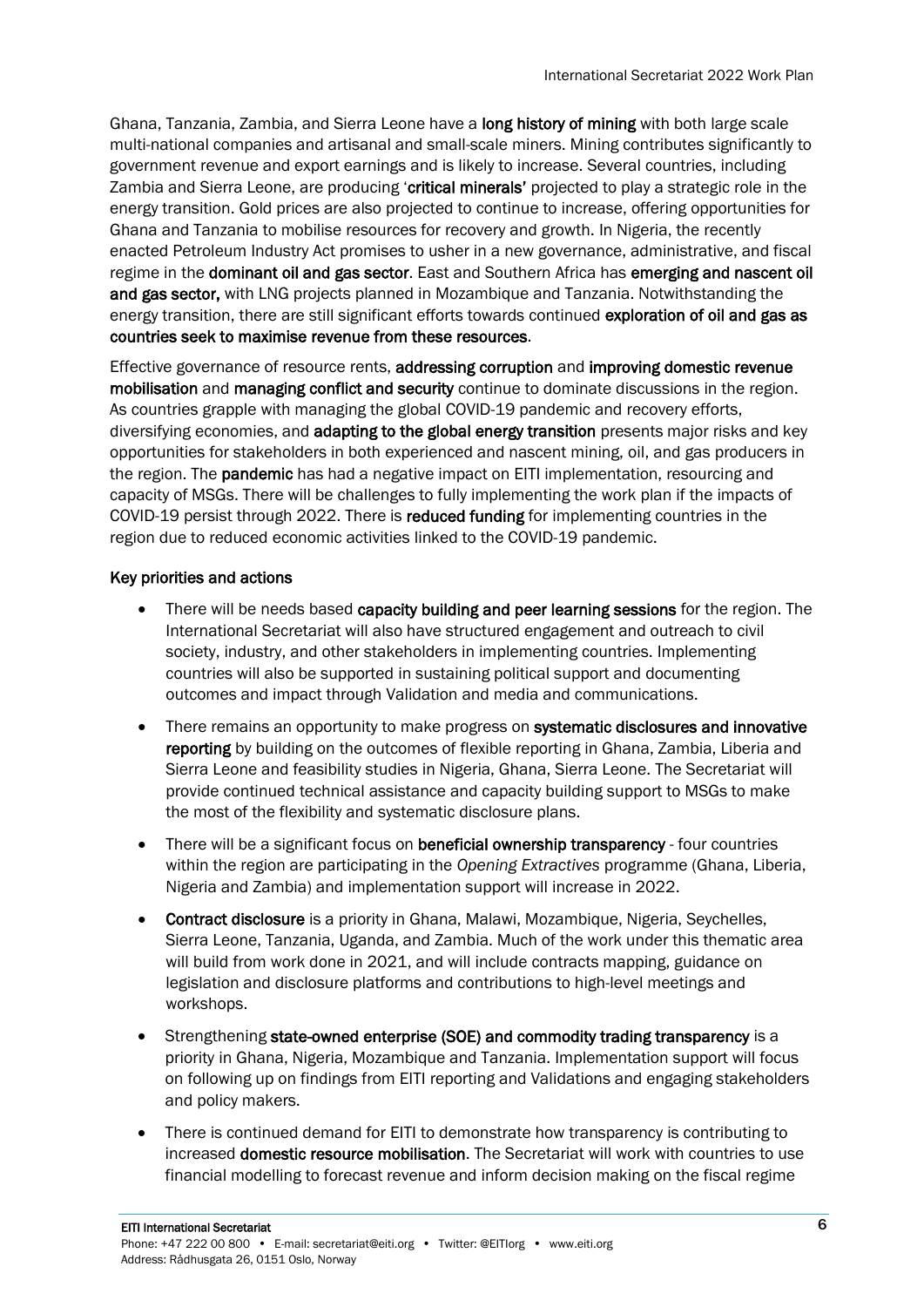and other aspects of extractive industries, and share results from countries like Nigeria and Zambia with the rest of the region.

- The Secretariat will continue to explore opportunities to facilitate work on the energy transition particularly in Ghana, Nigeria, Mozambique, and Uganda through support on policy briefs, technical studies and capacity building events on the economic implications and opportunities related to the transition.
- Opportunities for outreach to countries such as South Africa, Namibia, Sudan and Botswana currently exist. The Secretariat will remain engaged with stakeholders in these countries and explore opportunities to expand EITI membership.

# <span id="page-6-0"></span>Francophone Africa

Francophone Africa's oil, gas and mining sectors are significant contributors to national economies in the region. The extractive sector generates value-added through exports, tax, employment, and linkages to wider economic activities. Fourteen EITI countries fall within this region, with prospects of increasing with Gabon's recent membership application.<sup>3</sup>

While the Republic of Congo, Chad and Cameroon are important oil producers, the main mining export commodities in the region are cobalt, copper (Democratic Republic of the Congo), gold (Mali, Burkina Faso), and bauxite (Guinea). The COVID-19 pandemic has had a dampening impact on national revenues in many Francophone countries. In 2020, oil prices had [plunged by about](https://www.imf.org/en/Publications/REO/SSA/Issues/2020/04/01/sreo0420)  [50%](https://www.imf.org/en/Publications/REO/SSA/Issues/2020/04/01/sreo0420) and exporters such as Cameroon, Chad, Congo, Gabon are still vulnerable despite the recovery in oil prices. According to [IMF's 20](https://www.imf.org/external/Pubs/ft/dsa/DSAlist.pdf)[21](https://www.imf.org/external/Pubs/ft/dsa/DSAlist.pdf) [debt sustainability analysis o](https://www.imf.org/external/Pubs/ft/dsa/DSAlist.pdf)f low-income developing countries, countries at risk of debt distress include Cameroon, Central African Republic, Chad and Mauritania. Commodities such as copper, cobalt and lithium are expected to be in considerable demand to support the energy transition, where countries such as the DRC are leading producers accounting for two-thirds of global cobalt production. Companies are also investing in LNG as a transition fuel, with large projects in Mauritania and Senegal.

The cross-cutting themes that generate policy interest and public debate in the region are domestic resource mobilisation, the impact of the extractive industries on local communities and preventing corruption. The framing of the EITI's contribution to these themes is expected to accelerate the shift from retrospective reporting to an approach more geared towards achieving results and promoting governance reforms. In terms of challenges and risks, Francophone Africa is a **politically and economically volatile region.** Political instability and degrading security can swiftly destabilise the region and hamper, or even reverse, EITI implementation efforts. Negative economic developments can adversely impact government financial support to MSGs and national secretariats.

#### Key priorities and actions

- High-level meetings, missions and capacity building will be undertaken with the aim of mobilising political commitment and strengthening multi-stakeholder governance. Targeted interventions and monitoring of implementation through more regular exchanges with stakeholders may be needed to ensure progress on MSG governance.
- The Secretariat plans to organise training sessions on **domestic resource mobilisation** and anti-corruption. With financial support from the Government of Belgium to strengthen the

<sup>3</sup> Burkina Faso, Cameroon, Central African Republic, Chad, Cote d'Ivoire, Democratic Republic of Congo, Guinea, Madagascar, Mali, Mauritania, Niger, Republic of Congo, Senegal and Togo.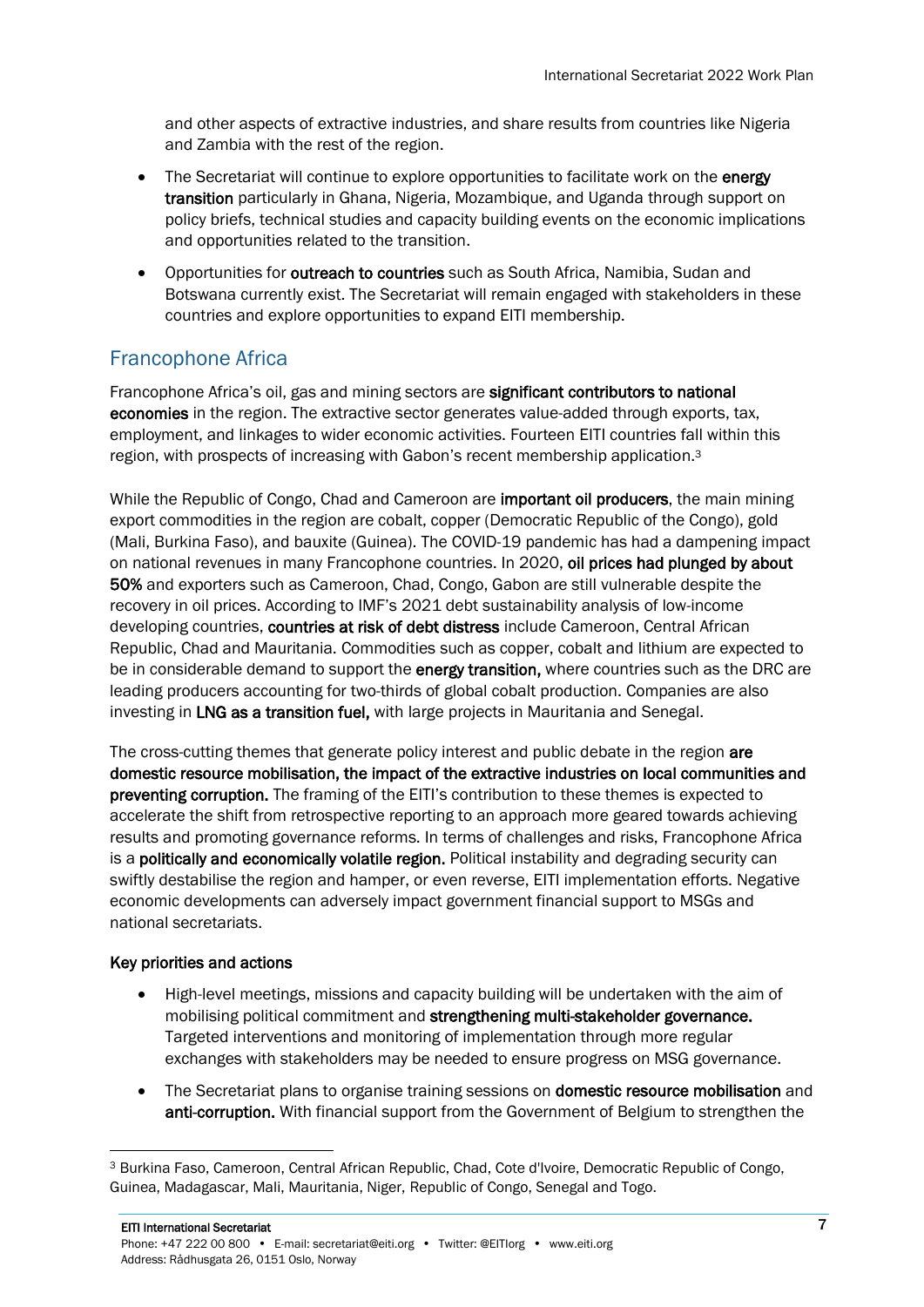EITI's contribution to domestic resource mobilisation in the DRC and Niger, the Secretariat will also be providing technical assistance and capacity building on artisanal and small-scale mining, social and environmental expenditures, revenue flows and subnational transfers and beneficial ownership to these countries.

- There is demand in the region for support on systematic disclosures and improving data quality. The Secretariat will undertake capacity building activities for government agencies to strengthen systematic disclosures and auditing practices in DRC, engage with government and company reporting entities on systematic disclosure in Madagascar, and support a systematic disclosure project in Mauritania.
- Opportunities to support work related to the energy transition will be explored in the region. This will include support to MSGs in several countries to facilitate discussions on the relevance of the energy transition in their contexts. A project to support Mauritania to facilitate dialogue on projected gas revenues and the impact of the energy transition the country as a new producer is also planned.
- The Secretariat will support countries in the region advance SOE and commodity trading transparency in Cameroon, Cote d'Ivoire, DRC and Republic of Congo. This will include technical support to undertake thematic studies, follow-up on findings and recommendations and engagement with SOEs to improve systematic disclosures.
- Given the slow progress on beneficial ownership transparency in the region, the Secretariat will leverage the *Opening Extractives* programme to support Senegal in becoming a model for ownership transparency, demonstrate impact of beneficial ownership reforms and facilitate peer learning in the region.
- The Secretariat will engage stakeholders on issues related to the impact on local communities and organise training on how the EITI can support communities in seeing the results from extractive industries. This will include deep dives on project level and subnational reporting, social and environmental disclosures, contract transparency and beneficial ownership.

# <span id="page-7-0"></span>Asia, Pacific and Middle East

Asia, Pacific and Middle East consists of twelve countries and three sub-regions, Central Asia and the Caucasus, Southeast and the Pacific, and the Middle East, each with a distinct political and economic context.<sup>4</sup> Central Asia and the Caucasus have a prominent geopolitical status considering the strategic location and its exploration and development potential. Kazakhstan, Kyrgyzstan and Mongolia are heavily reliant on extractive industries, with the latter two being rich in minerals, and Kazakhstan producing mostly oil and gas.

South-East Asia and the Pacific is rich in hydrocarbons and minerals. However, despite the potential for the extractives to spur growth in the region, **weak governance** has limited the potential of the extractive sector to contribute to the economy of countries like Papua New Guinea (PNG) and Timor-Leste, and the Philippines. South-East Asia accounts for 75% of global demand for coal and has four of the leading coal producers in the world (China, India, Indonesia, and Kazakhstan), making the discourse on energy transition especially relevant.

In the Middle East, Afghanistan and Iraq represent two very different sides of the spectrum in terms of development, the relative importance of the sector to the national economy and the

<sup>4</sup> Armenia, Kazakhstan, Kyrgyzstan, Mongolia and Tajikistan (Central Asia and the Caucasus), Indonesia, Myanmar, Papua New Guinea, Philippines and Timor-Leste (Southeast and the Pacific) and the Middle East (Afghanistan and Iraq).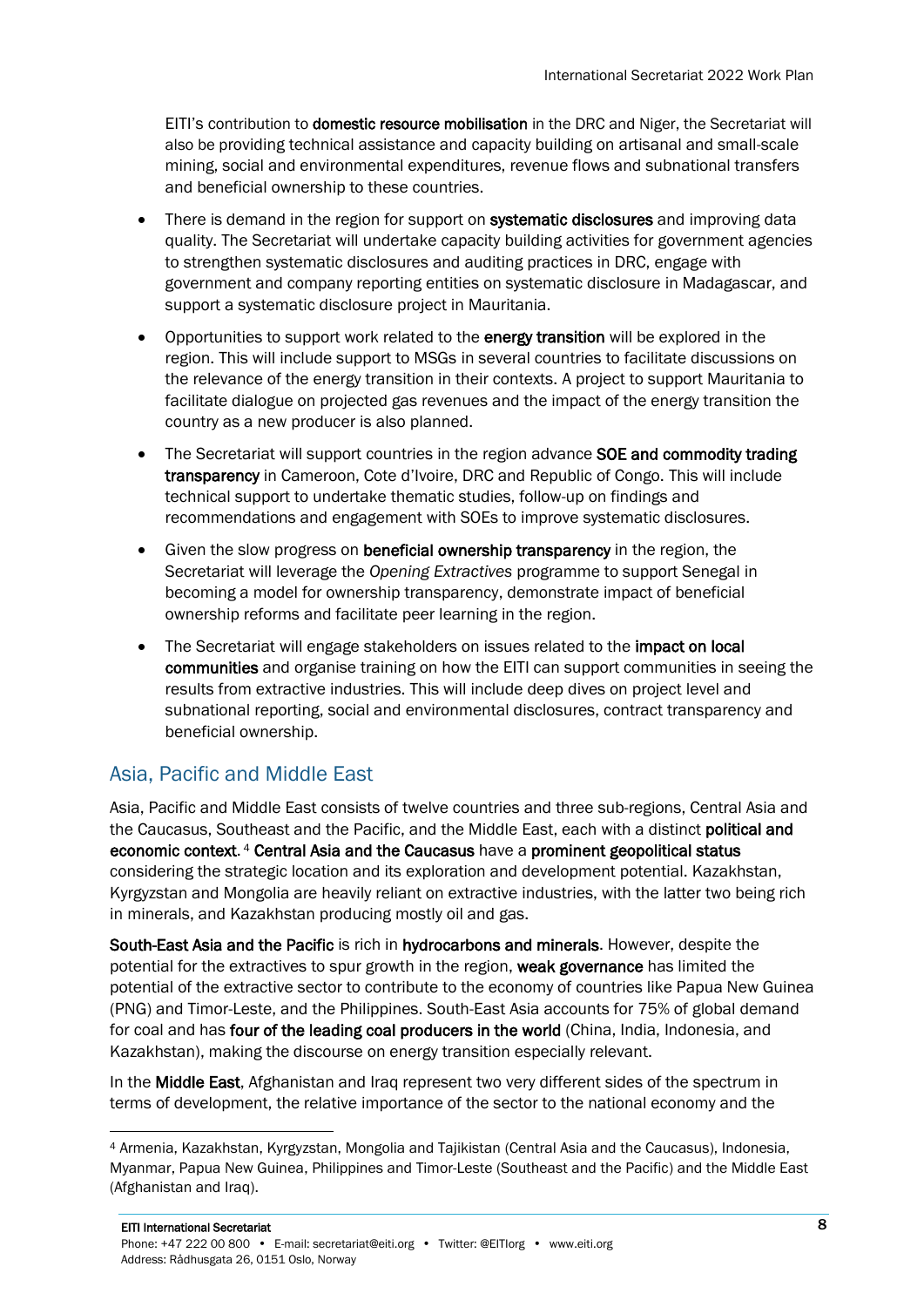nature of the major extractive industry (mining in Afghanistan, oil and gas in Iraq). The importance of the extractive sector in Iraq cannot be overemphasized, it being OPEC's second largest oil producer with a production of 4.8 million barrels per day.

Policies aimed to the revitalise extractive sector are being developed in the Philippines, Indonesia and PNG. These policies present opportunities to use EITI data in ongoing reform discussions. There are further opportunities to revitalise stakeholder engagement, especially in countries undergoing political transitions. There are however capacity constraints within national secretariats and MSGs (including frequent changes to membership), challenges in fundraising for EITI reporting, and limited interest in considering flexible or alternative reporting processes which inhibit the potential of MSGs to achieve their objectives.

#### Key priorities and actions

- Systematic disclosure is part of the work plan for several Asian countries with projects ongoing that cut across different parts of the EITI value chain. EBRD funding will support a regional event for Eurasia to help state-owned enterprises build knowledge of successful methods used by counterparts in the region to increase the systematic disclosure of data.
- State-owned enterprise reforms in PNG and increase in state participation in the Kyrgyz Republic and Timor-Leste highlight opportunities to amplify the importance of EITI Requirements on state participation. A priority for 2022 is to help countries understand the EITI's added value to ongoing state-owned enterprise reforms by organising regional forums and peer exchanges on SOE transparency, as well as leveraging Validation in strengthening SOE disclosures.
- Beneficial ownership is a priority with several countries part of the *Opening Extractives* programme, with Armenia, Indonesia, Mongolia and Philippines having confirmed their participation. The Secretariat will be developing and delivering technical assistance plans focused on supporting data analysis and delivering impact. EBRD is also supporting beneficial ownership activities in Eurasia, collaboration is ongoing with the ADB on a regional capacity building event in Q1 2022.
- The Secretariat will support implementation of **contract transparency** to help address legal barriers and privacy issues, facilitate contract analysis, and helping MSGs understand links between contract disclosure and issues such as energy transition and anticorruption. Technical assistance in PNG, Indonesia, the Philippines and Ukraine will be provided through USAID support.
- Given the relevance of the energy transition in the region, the objective for 2022 is to raise awareness in the region regarding the links of EITI to the work on energy transition and to build the capacity of national stakeholders in engaging on the issue of energy transition. The Secretariat will identify and support implementation of tailored country projects in Albania, Indonesia, Philippines and Ukraine to use EITI data in reporting and analysis of economic impacts of energy transition and growth of strategic mineral sector.
- Anti-corruption is driver for engagement that can be leveraged for efforts on contract transparency, state-owned enterprise, and beneficial ownership. There is scope to continue building on collaboration with Transparency International to stimulate thinking on use of their mining licensing diagnostic tool and how to use it to identify risks. The objective for 2022 is to continue raising awareness on how EITI could be a tool to mitigate corruption through the use of NRGI's corruption diagnostic tool in Mongolia and the Philippines, by strengthening engagement with anti-corruption bodies in Indonesia and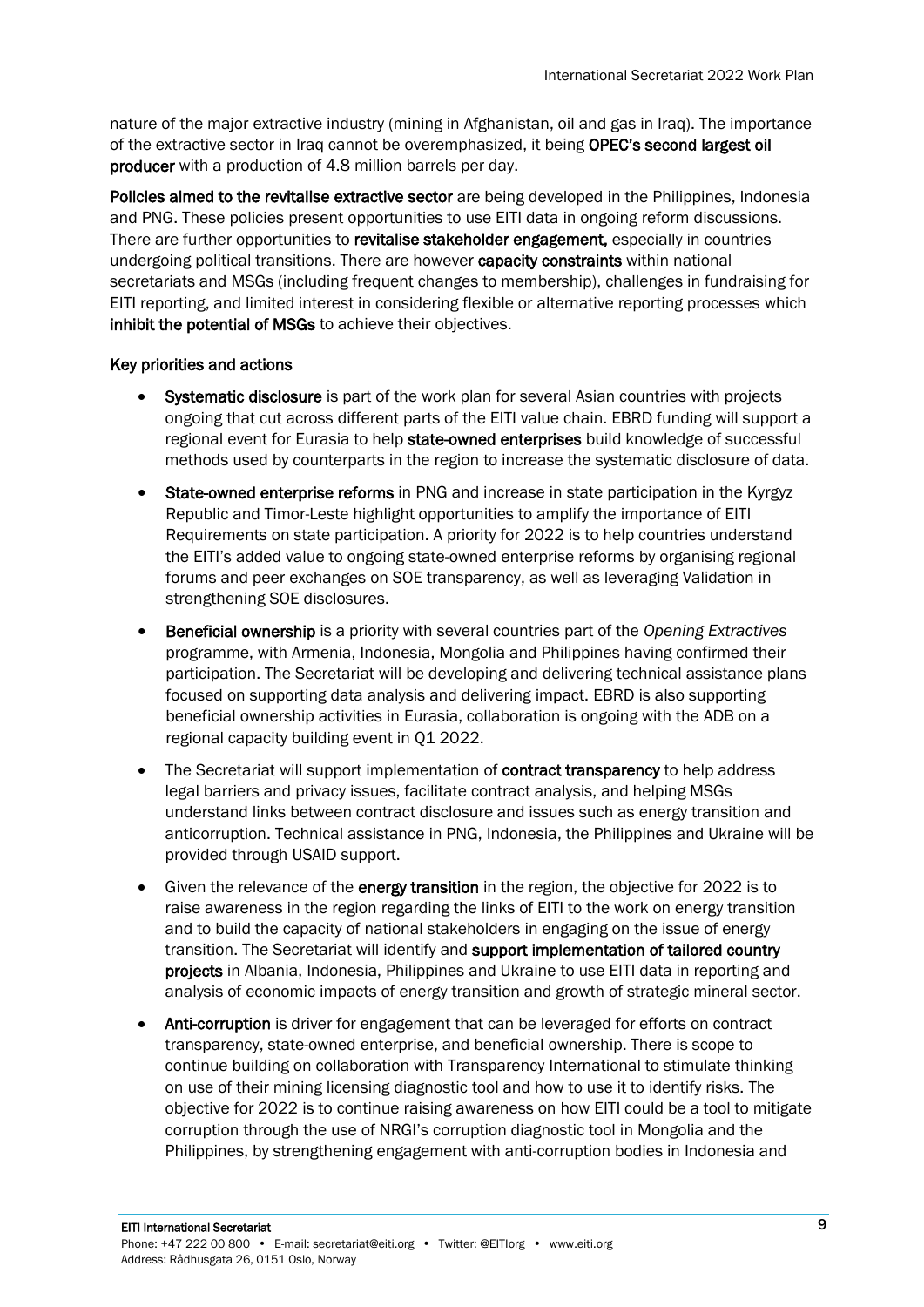Mongolia, and by supporting MSGs in formulating anti-corruption objectives and activities in their work plans.

## <span id="page-9-0"></span>Latin America and Caribbean (LAC)

The LAC region consists of eleven countries<sup>5</sup> and holds some of the **world's largest reserves in** niobium, lithium, copper, silver, nickel and tin. After a contraction due to the COVID-19 pandemic, the region has recently seen a recovery and industry expectations are high. In Mexico, data from Q4 2020 and Q1 2021 show that mining companies are increasing production and revenues, and mining activity is expected to grow in Colombia, Ecuador and Peru. The LAC region also holds 19% of the world's oil reserves, although oil production has not recovered as rapidly as mining. COVID-19 had a negative impact in several countries, particularly in Colombia, where production in 2021 is forecasted to be below its 2019 levels. Oil and gas production is expected to recover in Argentina, Ecuador and Peru, linked to the recent recovery in oil prices. Production in Mexico remains stagnant, despite the growing financial support the Mexican government is providing to Pemex.

The extractive industries are a key economic sector in the region, which provide significant opportunities for the EITI. The EITI is recognised as a way to deliver on transparency commitments, and there are opportunities to make stronger links to open data and governance reforms to advance systematic disclosures. Mining legislation is under review in several countries in the region, providing entry points for areas such as contract transparency. There is generally strong engagement from civil society, who are particularly interested in access to environmental information.

The LAC is the region with the highest number of mining social conflicts. Political uncertainty in Argentina, Colombia, Peru, Honduras and Guatemala could trigger social conflicts. Insecurity for land rights activists remains a major concern for stakeholder engagement in natural resource governance. Confidentiality and privacy concerns are also key obstacles to systematic disclosures of revenues, beneficial ownership and contracts. Funding for EITI activities has steadily declined in the last years, and several national secretariats are under-staffed and under-budgeted. There is a significant need to build capacity and engage stakeholders on opportunities to use the EITI data and multi-stakeholder platform for it to reach its full potential in the region.

#### Key priorities and actions

- The Secretariat will work with countries across the region to firm up political commitment around realizing the opportunities for systematic disclosures. Government systems and institutions in LAC offered a good base to move EITI implementation towards systematic disclosed information and improve analysis and use of data. To promote a more impactful EITI implementation we will work with stakeholders to increase the use of EITI data and findings thought debate and analytical work (Debates EITI) with an emphasis on anticorruption and domestic resource mobilization (Trinidad and Tobago).
- Beneficial ownership transparency will be a priority with Argentina, Colombia and Mexico being focus countries for the Opening Extractives programme. Support will be provided to national stakeholders and government agencies to develop and implement beneficial ownership transparency roadmaps, and to continue analysing ownership data through projects such as "joining the dots" between beneficial owners and public officials in

<sup>5</sup> Argentina, Colombia, Dominican Republic, Ecuador, Guatemala, Guyana, Honduras, Mexico, Peru, Suriname and Trinidad & Tobago.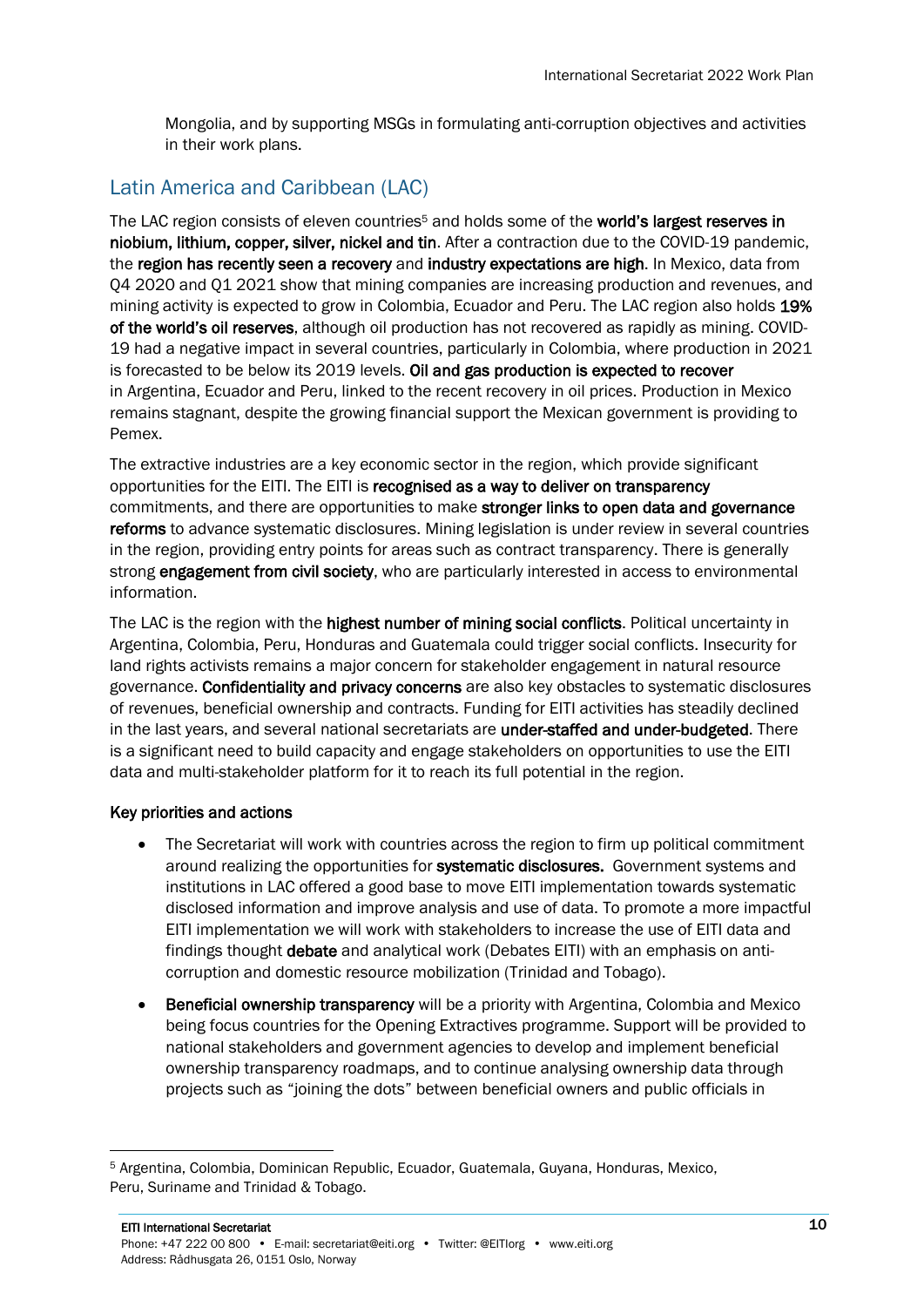Colombia. The Secretariat will also accompany MSGs and national secretariats in the region in implementing beneficial ownership reporting.

- To strengthen implementation of contract transparency, the Secretariat will finalise and support follow-up on a contract transparency mapping regionally with case studies in Ecuador and Trinidad & Tobago and explore opportunities to leverage mining legislation reforms to address legal barriers to disclosure.
- Given the significant of SOE and commodity trading in the region, the Secretariat will continue its engagement with Pemex in Mexico on strengthening integrity and transparency practices and explore possible projects on benchmark reporting and commodity sales disclosures in Petroecuador in Ecuador and Staatsolie in Suriname. The Secretariat will continue exploring opportunities for engagement with YPF and Ecopetrol.
- Subnational implementation will also be a priority, and the Secretariat will provide tailored support to Argentina to integrate more provinces to the EITI reporting process, Honduras in the reporting and dissemination of subnational revenues, Colombia on implementing the Cesar region EITI and on strengthening community engagement in energy transition dialogue through the EITI, and Peru on consolidation subnational EITI implementation.
- Stakeholders have a high interest in issues related to gender, environmental and social impact, and the Secretariat will provide support and capacity building to Mexico, Colombia, Dominican Republic, Honduras and Guatemala on environmental and social data disclosure and strengthen gender-sensitive reporting across the region.
- The Secretariat will explore opportunities for reporting on the impacts of the energy transition reporting in Colombia and sharing early lessons with countries interested in addressing these challenges.

## <span id="page-10-0"></span>Europe

The Europe region consists of six countries – Albania, Germany, the Netherlands, Norway, United Kingdom and Ukraine. North Sea oil and gas dominates the extractive sector with mining playing a smaller role in European economies. Common themes related to the extractive industry in the OECD countries include open government, promoting trade and investment, energy transition, structural adjustment and decommissioning. Germany, the Netherlands, Norway and the United Kingdom have made steady progress with EITI implementation and Validation. In each case, the priority is to ensure a cost-effective approach to EITI implementation that adds value to national debates. Adherence to the EITI Standard increasingly focuses on systematic disclosure, such as company reporting in accordance with the EU transparency and accounting directives.

Hydrocarbon transportation is significant in Ukraine and Albania. The Southern Gas Corridor that delivers gas to Europe from the Caspian region via the Trans Adriatic Pipeline (TAP), which transits Albania. TAP provides exit points for the development of the Albanian gas market. Ukraine sits strategically at the crossroads of European energy markets as a transit hub for gas supplies from Russia to the European Union. The complex fiscal regimes and governance structure of SOEs in Ukraine, especially as it relates to transportation of commodities highlight the importance of transparency in the country's hydrocarbon sector. Ukraine has made significant strides in establishing a beneficial ownership register, which provide opportunities for the EITI to contribute to data reliability and analysis.

Cost-effective implementation and alternatives to traditional reporting are areas of interest in the region that may add value to EITI and support greater impact on national debates. International engagement on the EITI agenda is stronger than domestic engagement for many stakeholders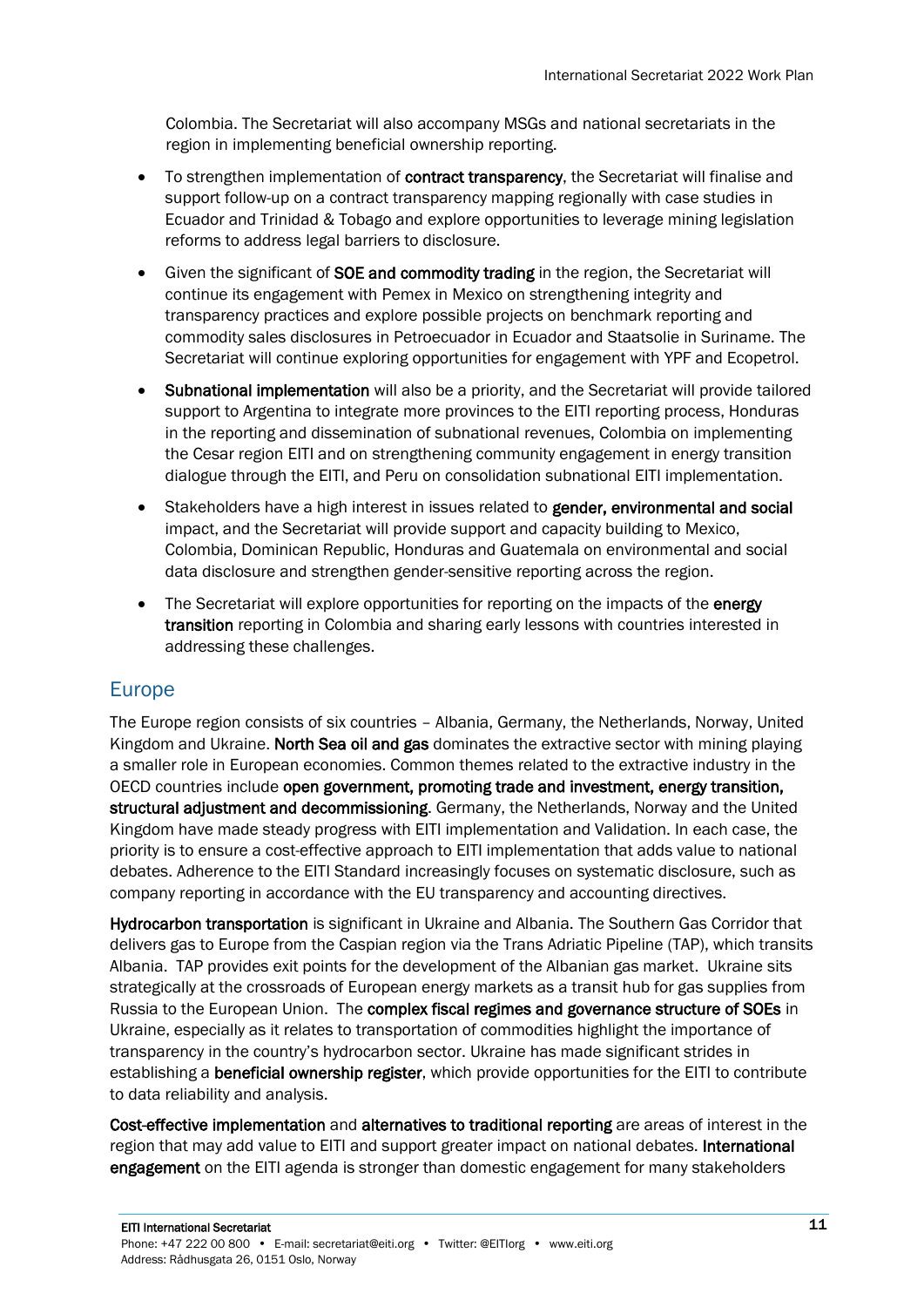particularly in the United Kingdom, Netherlands, Germany and Norway where anti-corruption efforts are focused on development assistance. However, there are risks that demand for EITI is limited in the Western European countries and stakeholder knowledge could be improved including awareness, understanding the purpose and relevance of EITI in this context. There is also limited use of EITI data to inform public debate on national policies. More could be done to explain applications of data to national priorities and reform agenda, such as energy transition, North Sea oil and gas decommissioning, global trade and supply chains.

#### Key priorities and actions

- Systematic disclosure fits with the open government agenda across the region. The Secretariat will undertake targeted engagement to leverage systems for mainstreaming data. Peer exchanges on alternative approaches to reporting and lessons learned from Germany will also be facilitated, given the opportunities this model has to make EITI reporting more effective in the region and beyond.
- Energy transition is of interest to stakeholders across the region. There are opportunities for the International Secretariat to support national secretariats to identify opportunities to use EITI data and reporting as a contribution to public debate. The Secretariat will prioritise support to Ukraine and the United Kingdom on these issues in 2022.
- Beneficial ownership is a priority with Ukraine being a focus country for the *Opening Extractives* programme. Understanding how the EU anti-money laundering directives are being implemented in Germany, Norway and the Netherlands in ways that allow public access to beneficial ownership data will be important.
- Commodity trading and engagement with hubs. While the focus in the Netherlands will be on supporting follow up on corrective actions from Validation, the International Secretariat aims to probe interest of commodity trading business associations to learn more about disclosures on commodity sales including the role of Rotterdam as trading hub.
- There is potential for **outreach** in the Balkans subregion light outreach engagement in collaboration with key partners on the ground will be undertaken with Serbia, Bosnia Herzegovina and Kosovo, subject to demand.

# <span id="page-11-0"></span>Validation

The 2021 Validation model provides opportunities to recognise leadership and innovation in implementing the EITI and provide strategic recommendations for future areas of priority, while upholding the robust quality assurance of the EITI Standard across all implementing countries. Validation processes also include technical support and stakeholder consultations, which ultimately help to build the capacities of stakeholders and strengthen implementation of the Standard over time. To continue safeguarding the quality of the EITI processes in member countries, the Secretariat will aim to:

- Ensure effective and inclusive Validation processes in member countries.
- Build capacity of EITI stakeholders and International Secretariat staff to participate in and implement the new Validation model.
- Document and communicate lessons learned from the results of Validations.
- To achieve its objectives, the Secretariat will undertake Validations in 21 countries and support MSGs in preparing for Validation in 23 countries. Assessments conducted under the new Validation model are shorter and incorporate a scoring system which will improve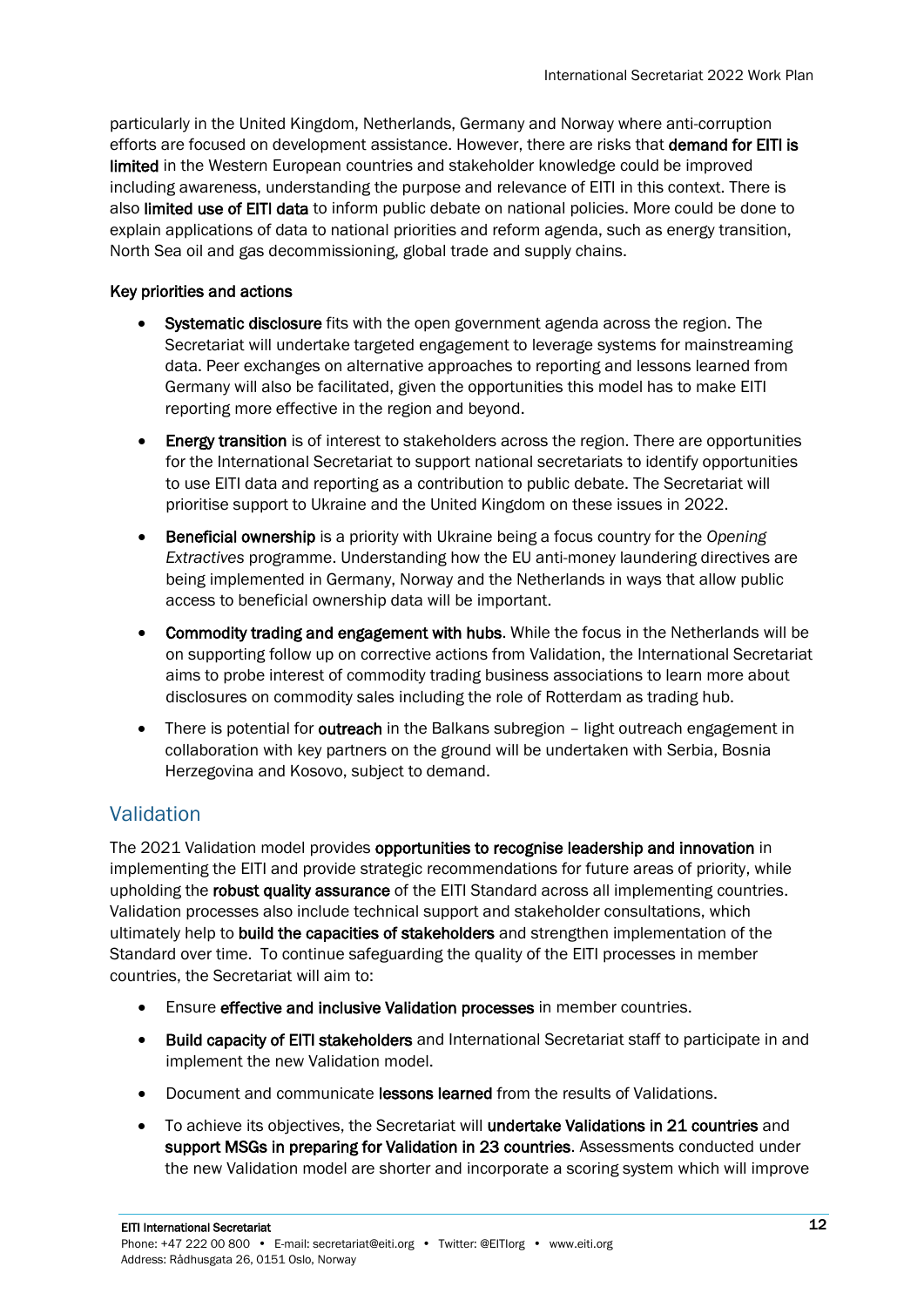accessibility and learning. The Secretariat will further explore how Validation is contributing to systematic disclosures and harmonise existing disclosure monitoring tools. Finally, the Secretariat will report to the Board on progress and challenges, while facilitating Validation Committee working group discussions on the lessons learned from the first round of Validations under the new model.

#### Opportunities:

- The EITI's streamlined approach to Validation provides greater opportunity for identifying and rewarding innovative approaches to implementation and impact. The effectiveness and sustainability indicators of the Validation model, combined by the two-step approach to assessments weighing progress on the overall objective against technical aspects for each EITI Requirement, creates strong incentives for implementing countries to prioritise meaningful implementation over a technocratic approach. This provides a strong basis for sharing of emerging best practices across implementing countries, informing policy development by the Board, and incentivising meaningful EITI implementation that delivers outcomes and impacts more aligned with national priorities.
- The 2021 Validation model's focus on systematic disclosures of EITI data provides a robust foundation for identifying and popularising country examples of cost-effective implementation and alternatives to traditional EITI reporting. The integration of preparations for Validation into regular country implementation creates scope to streamline country disclosure monitoring tools, help create interest in alternative approaches to EITI reporting and lighten the burden on implementing countries of the EITI's quality assurance mechanism over time.
- Validations of countries' progress in implementing the 2019 EITI Standard will provide bottom-up lessons to implementing countries and the Board on the strengths and weaknesses of the current set of EITI Requirements, helping inform Board policy making ahead of the next Global Conference in 2023. Assessments of progress on new aspects of the EITI Standard, from contract transparency to beneficial ownership, environmental aspects and gender should provide an evidence base for the Board to consider refinements of the EITI Standard to ensure alignment with strategic priorities including the energy transition, addressing corruption risks and measuring impact.

#### Challenges and risks:

- The COVID-19 pandemic has had a negative impact on the capacity of MSGs and implementing countries to prepare and support Validation. There will be significant challenges to adhering to the agreed Validation schedule while optimising the increased MSG ownership of the process under the new Validation model if the impacts of COVID-19 persist through 2022. Board reactivity to implementing countries' requests for additional support, and extensions where justified, will help mitigate these risks while upholding robust quality assurances for implementation.
- With a majority of implementing countries undergoing their second, third or fourth Validation under the EITI Standard, there is a risk of MSGs facing increasing 'Validation fatigue'. The 2021 Validation model seeks to integrate Validation preparations into the routine implementation cycle, although initial start-up resource implications can be as high as under the previous model. The Secretariat's implementation support efforts will be key to mitigating these risks. An increased focus on meaningful implementation (and Validation) aligned with national priorities in the context of the pandemic and the energy transition should help demonstrate the value addition of Validation.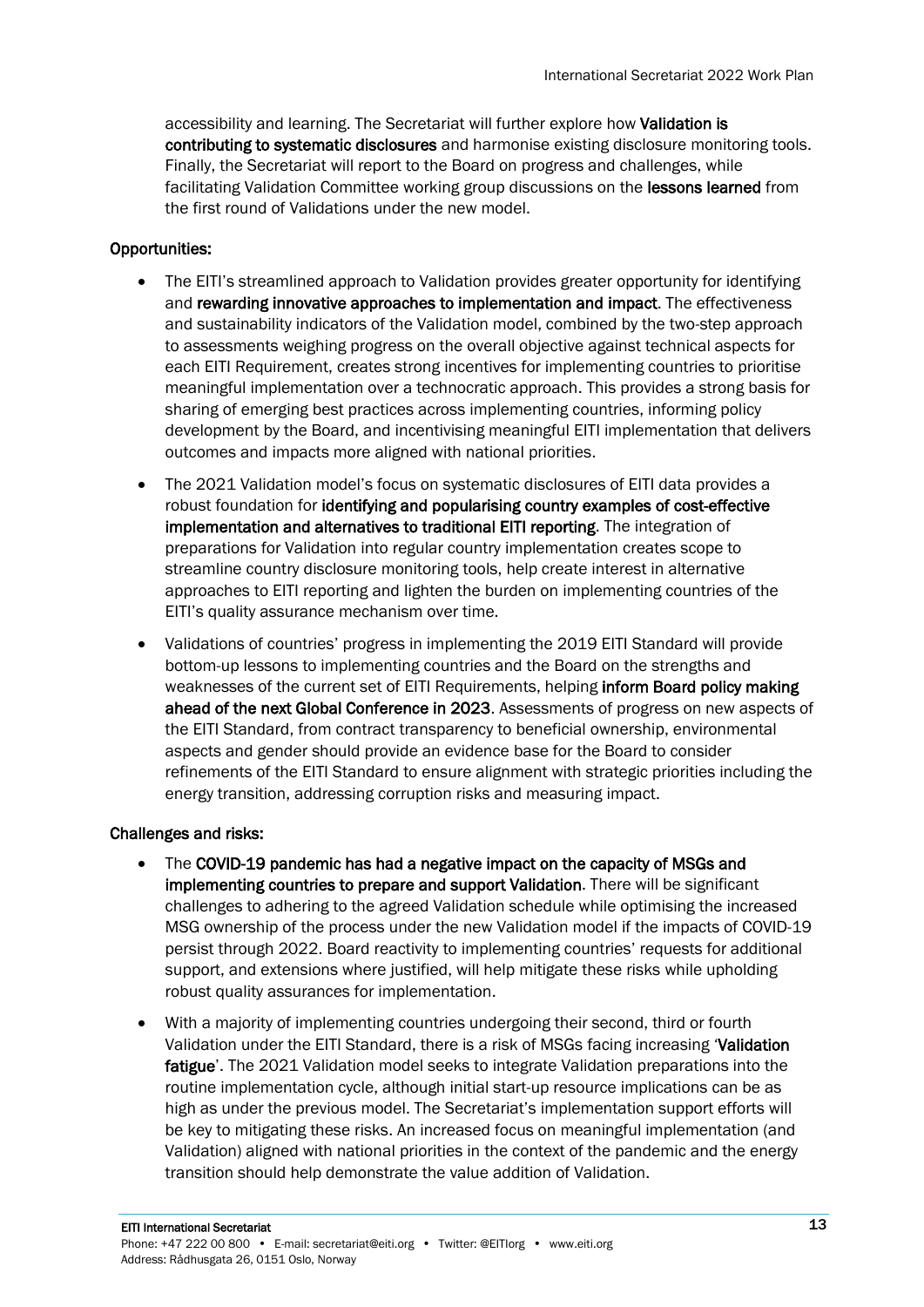• The Validation schedule for 2022 is ambitious, with the potential for capacity constraints in adhering to the schedule. Capacity-building and support for MSGs and national secretariats will be key to addressing constraints, provided both through International Secretariat efforts and through peer exchanges between implementing countries leveraging on lessons learned from early Validations under the new model. Further strengthening Secretariat capacity and drawing on consultancy support and staff peer review will be essential to enable the Secretariat to effectively deliver on 2022 Validations. Adjustments to the Validation schedule in light of implementing country extension requests as well as International Secretariat and Board capacity constraints may be required.

# 2. Global policy and partnerships

The EITI operates in a dynamic policy area and global context. Novel trends in the extractive sector, such as falling demand for oil, buoyant demand for strategic minerals, and diversification of energy companies are developing alongside the increasing prominence of policy priorities related to the energy transition and unexpected challenges related to the COVID-19 pandemic. Simultaneously, the EITI is a dynamic institution, continually working to promote emerging policy priorities related to improved extractive governance and to align its support to the policy priorities in implementing countries. This results in several priority strategic areas for the EITI in 2022, which were identified in the EITI's Strategic Priorities.<sup>6</sup> The International Secretariat will engage with these policy areas by supporting national implementers and collaborating with international partners, while ensuring that evolving priorities of stakeholders are reflected in EITI Board discussions about changes to the EITI Standard.

# <span id="page-13-0"></span>Country engagement and support

As member countries have aligned the implementation of the EITI to their national policy priorities, the demand for technical assistance and drawing on EITI data to inform key policy issues has increased. The International Secretariat builds on expertise and experience across teams to provide high-quality support and guidance to implementing country stakeholders. In some cases, it entails close collaboration and engagement with reformers, technocrats and advocacy leaders and demand-driven capacity building efforts for MSGs and constituency representatives, and efforts to deepen the participation of civil society organisations. Policy development and international partnerships

Building on the lessons learned from the country-level engagements and support, the Secretariat develops guidance and engages with global partners to contribute to norm-setting in extractives transparency. The Secretariat will also facilitate Board-level discussions and consultations with stakeholders on changes to the Standard ahead of the 2023 Global Conference, and consider the way in which the Standard is presented to ensure greater accessibility and understanding of the requirements.

In 2022, the Secretariat will continue engaging in multilateral fora, international organisations and working groups focused on transparency and accountability standards. These engagements allow the Secretariat to leverage these networks and partnerships to support member countries on policy issues that are outside of the area of expertise of the International Secretariat.

<sup>6</sup> EITI's Strategic Priorities 2021-22[, accessible here.](https://eiti.org/files/documents/eitis_2021-2022_strategic_priorities_final.pdf)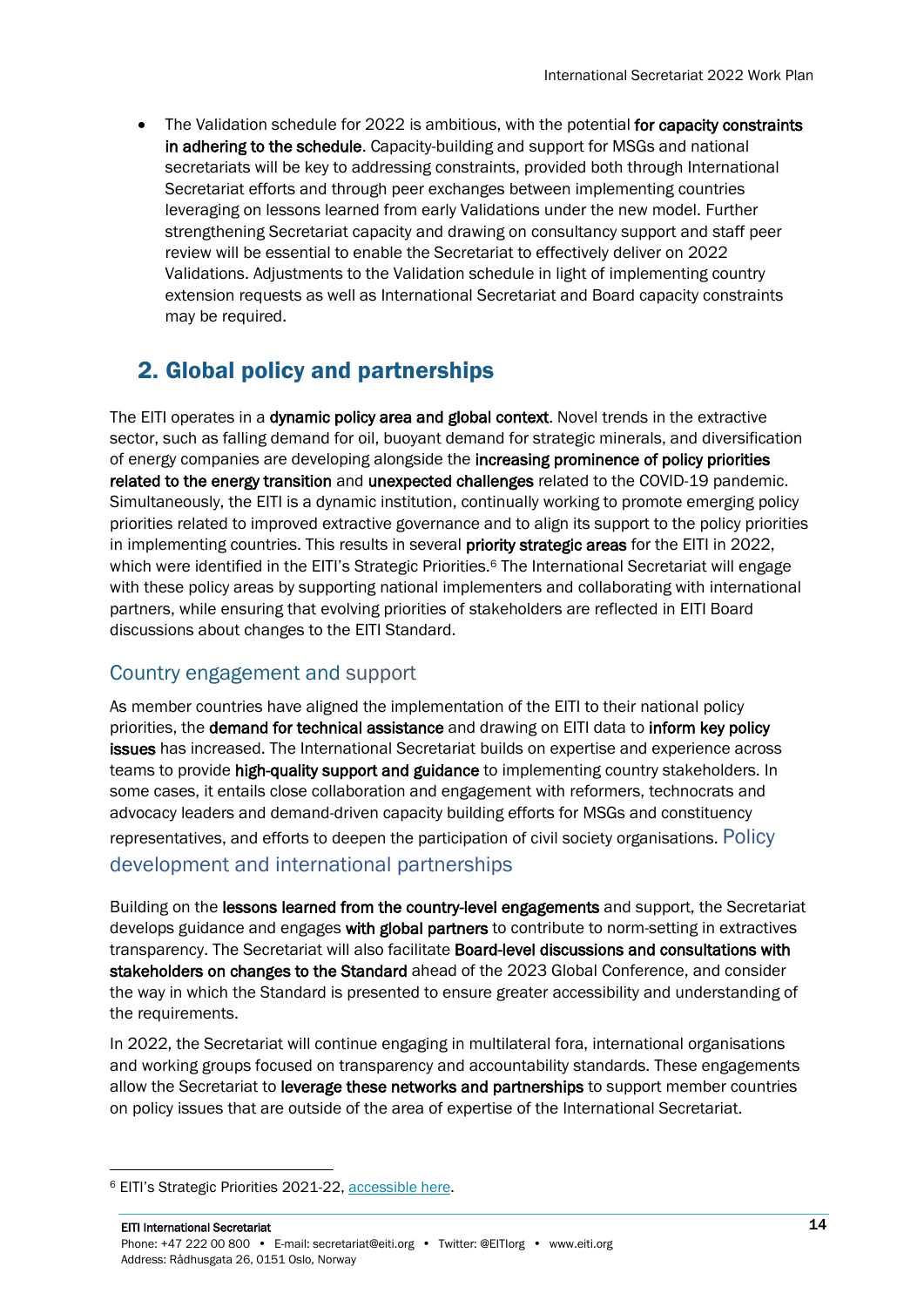# <span id="page-14-0"></span>Overview of strategic areas, objectives, and activities

The key strategic areas for 2022 are presented in the table below, together with a short description of the high-level strategic objectives and key activities for each.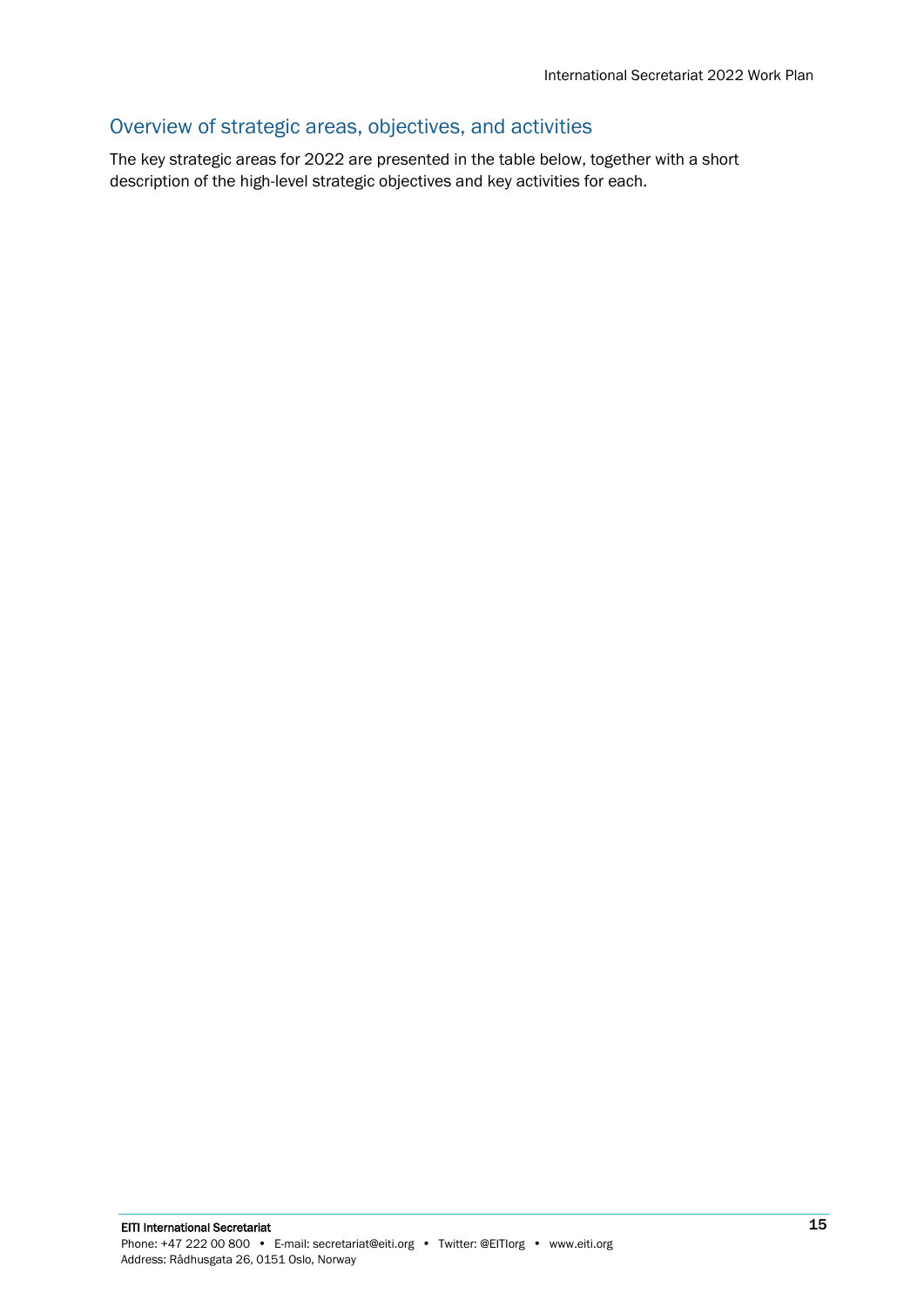| <b>Strategic area</b>                                    | <b>Objectives</b>                                                                                                                                                                                                                                                                                                                                                                                                                                  | <b>Key 2022 Activities</b>                                                                                                                                                                                                                                                                                                                                                                                                                                                                                                                        |
|----------------------------------------------------------|----------------------------------------------------------------------------------------------------------------------------------------------------------------------------------------------------------------------------------------------------------------------------------------------------------------------------------------------------------------------------------------------------------------------------------------------------|---------------------------------------------------------------------------------------------------------------------------------------------------------------------------------------------------------------------------------------------------------------------------------------------------------------------------------------------------------------------------------------------------------------------------------------------------------------------------------------------------------------------------------------------------|
| Energy<br>transition                                     | National stakeholders use EITI data and multi-<br>$\bullet$<br>stakeholder platforms to advance policy dialogue on<br>the energy transition.<br>Energy transition is integrated into the EITI Standard<br>$\bullet$<br>and guidance and is articulated as a core part of the<br>EITI's mandate and value-add.<br>EITI's contributions to transition policy are aligned with<br>$\bullet$<br>other relevant national and international initiatives. | Enhance direct support and analysis with stakeholders in select EITI<br>countries.<br>Strengthen engagement with Board constituencies on the energy<br>transition.<br>Consultations on how EITI could support standardised reserves and<br>$\bullet$<br>emissions reporting.<br>Study on governance risks related to critical minerals.<br>$\bullet$<br>Deepen partnerships with policy institutions and think tanks.<br>$\bullet$<br>Engage with renewable energy companies to identify areas of<br>common interest in managing corruption risk. |
| Anti-<br>corruption                                      | EITI's contribution to anti-corruption efforts is clearly<br>$\bullet$<br>articulated and embraced by national stakeholders.                                                                                                                                                                                                                                                                                                                       | Dissemination of lessons learned from implementation of<br>$\bullet$<br>corruption risk assessment tools<br>Studies on country level impact and on the links between extractive<br>industry corruption risks, the energy transition and transparency.                                                                                                                                                                                                                                                                                             |
| Systematic<br>disclosures<br>and open<br>data            | Countries transition to more systematic disclosure of<br>$\bullet$<br>extractives data.<br>EITI reporting frameworks facilitate more timely and<br>$\bullet$<br>relevant disclosures and analysis.                                                                                                                                                                                                                                                 | Continuation of pilot project on alternative reporting approaches to<br>$\bullet$<br>reporting.<br>Development of improved frameworks, guidance and resources to<br>$\bullet$<br>support MSGs.<br>Roll out of new Validation model and summary data submissions,<br>harmonizing disclosure monitoring tools of implementing countries.                                                                                                                                                                                                            |
| Multi-<br>stakeholder<br>governance<br>and<br>engagement | More effective MSG processes in all member countries.<br>$\bullet$<br>Stronger participation of civil society in MSGs<br>$\bullet$<br>Global industry support for the EITI is translated to<br>$\bullet$<br>transparent and accountable industry practices in<br>country.                                                                                                                                                                          | Develop and disseminate up to date guidance on multi-stakeholder<br>$\bullet$<br>group governance in light of move to systematic disclosures.<br>Monitor civil society engagement and trends in civic space in<br>implementing countries.<br>Disseminate good industry disclosure practices among the industry<br>constituency.                                                                                                                                                                                                                   |
| Impact and<br>learning                                   | Stronger country monitoring, evaluation and learning<br>$\bullet$<br>(MEL) capacities integrated into work planning and<br>implementation.                                                                                                                                                                                                                                                                                                         | Development of a country-sensitive MEL framework and capacity<br>$\bullet$<br>development for select implementing countries.<br>Impact studies to document and better understand EITI's<br>contributions to improved resource governance.                                                                                                                                                                                                                                                                                                         |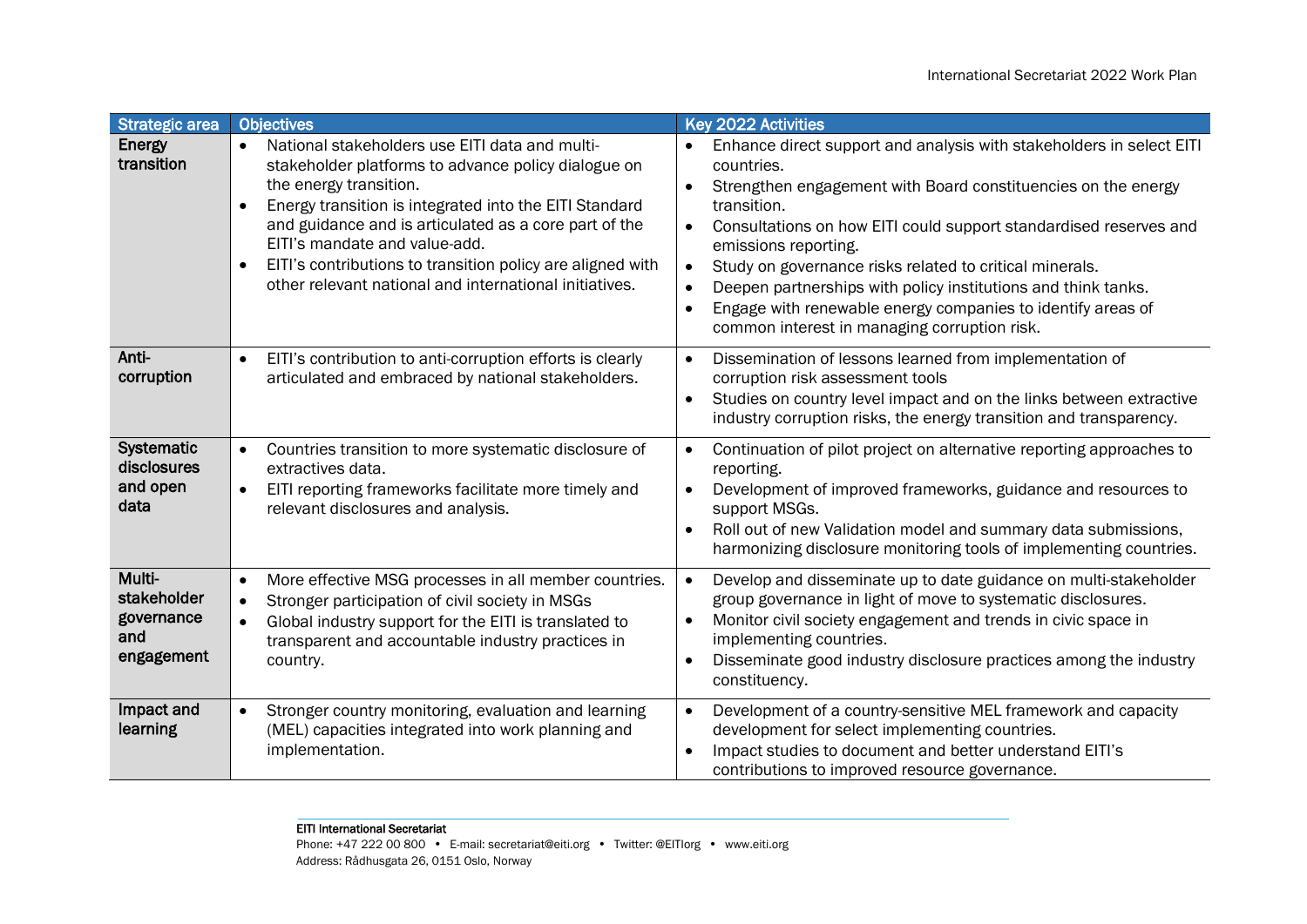|                                           | International Secretariat systematically reviews, learns,<br>$\bullet$<br>and adapts in response to country support and global<br>advocacy.<br>Better understanding of EITI contributions to<br>governance outcomes and impacts through country<br>implementation.                                                                                                                                                                 | Revision of EITI Key Performance Indicators (KPIs) to reflect direct<br>$\bullet$<br>attribution and impact.<br>Completion of independent evaluation.                                                                                                                                                                                                                                                                                                       |
|-------------------------------------------|------------------------------------------------------------------------------------------------------------------------------------------------------------------------------------------------------------------------------------------------------------------------------------------------------------------------------------------------------------------------------------------------------------------------------------|-------------------------------------------------------------------------------------------------------------------------------------------------------------------------------------------------------------------------------------------------------------------------------------------------------------------------------------------------------------------------------------------------------------------------------------------------------------|
| <b>Beneficial</b><br>ownership            | National public beneficial ownership registers with<br>$\bullet$<br>open and high-quality data.<br>Improved national capacities for use of beneficial<br>$\bullet$<br>ownership data to improve resource governance.<br>Global support for beneficial ownership transparency.<br>$\bullet$                                                                                                                                         | Mobilizing political support and providing technical support in 12<br>$\bullet$<br>countries through the Opening Extractives programme.<br>Global and regional peer exchanges.<br>$\bullet$<br>Research and global advocacy on the impact of beneficial<br>$\bullet$<br>ownership transparency.                                                                                                                                                             |
| <b>Contracts</b>                          | Mobilise country leadership to sustain momentum for<br>$\bullet$<br>contract transparency reforms<br>Ensure that each country has a framework enabling<br>$\bullet$<br>comprehensive and timely disclosures of contracts a<br>shared understanding of how contracts can be used<br>and analyzed by stakeholders.<br>Document use cases and demonstrate relevance of<br>$\bullet$<br>contract transparency to strategic priorities. | Demand-driven technical assistance to countries on developing and<br>$\bullet$<br>implementing frameworks for contract disclosures.<br>Convening the contract transparency network with government<br>$\bullet$<br>champions.<br>Study and workshop on links between energy transition and<br>contract transparency.                                                                                                                                        |
| Revenue<br>collection and<br>tax analysis | Improve transparency and debate about how taxes are<br>$\bullet$<br>decided, calculated and paid.<br>Contribute to public debate on revenue and debt<br>$\bullet$<br>sustainability as it related to the extractive industry.                                                                                                                                                                                                      | Guidance Note on revenue forecasting and sustainability<br>$\bullet$<br>(Requirement 5.3).<br>Peer exchange on financial modelling and results.<br>Policy brief and partner co-organized event on debt sustainability.<br>$\bullet$                                                                                                                                                                                                                         |
| SOEs and<br>commodity<br>trading          | Improved disclosures related to state participation by<br>$\bullet$<br>governments and SOEs and strengthen capacity to use<br>the data.<br>A stronger global norm of commodity trading<br>transparency by governments and companies.                                                                                                                                                                                               | Quarterly commodity trading working group, SOE network meetings<br>$\bullet$<br>and annual summit.<br>Studies on EITI's impact on SOE disclosures and on results chain<br>for commodity trading disclosure with the OECD.<br>Policy brief on commodity trading and energy transition.<br>$\bullet$<br>Collaboration with OECD on transparency in commodity pricing.<br>$\bullet$<br>Engage with trading hubs on improved commodity trading<br>transparency. |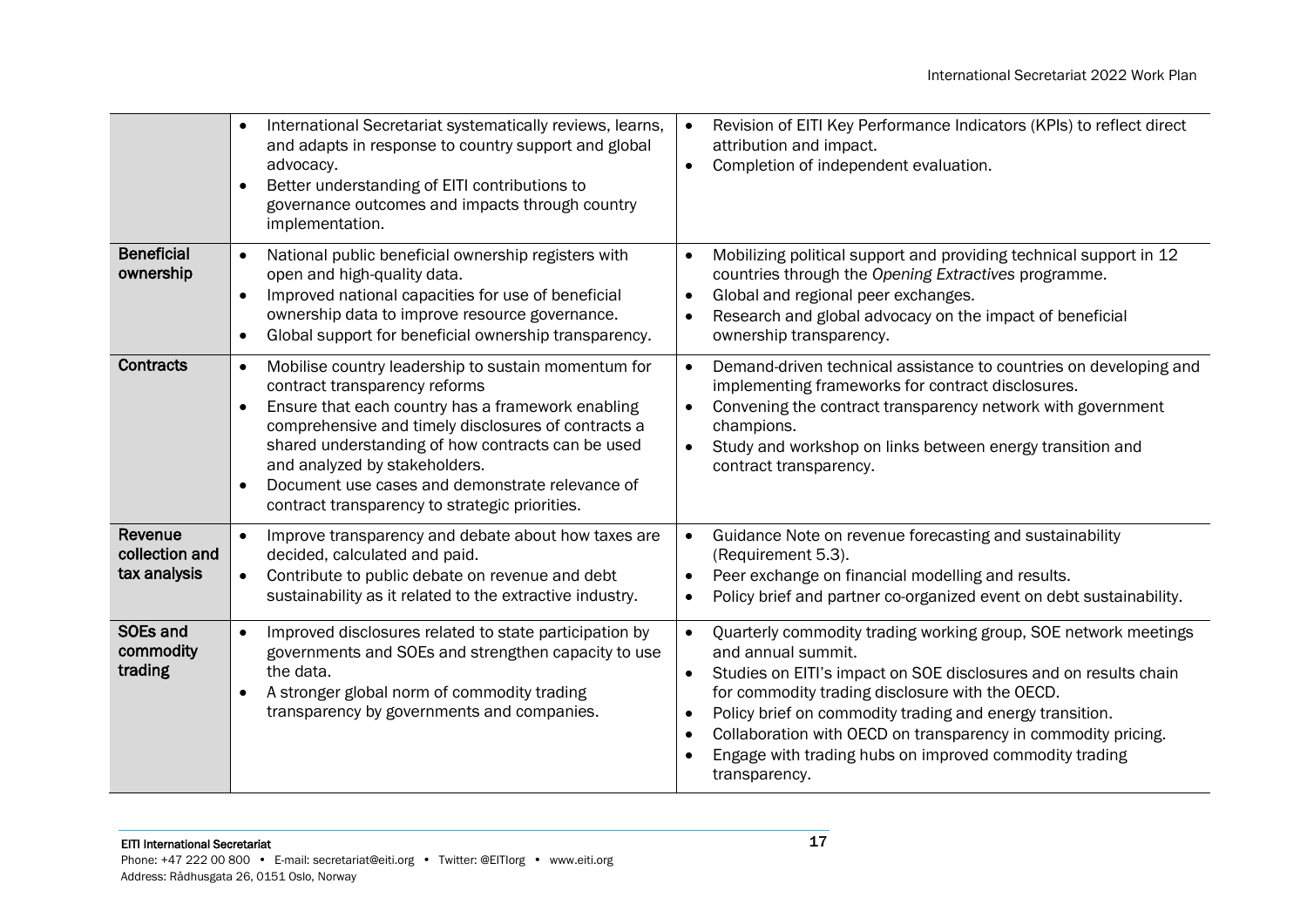| Gender, social<br>and<br>environmental<br>impact | Increased participation of women and diverse groups of<br>citizens in EITI implementation.<br>Strengthened transparency of the rules and practices<br>related to management and monitoring of the<br>environmental impact of extractive industries. | Policy brief and country stories on gender, social and environmental<br>impact of the extractive industries.<br>Promotion of gender responsive EITI implementation and<br>contribution to a just transition with key global partners.<br>Training and peer-learning activities on gender, social and<br>environmental reporting.<br>Updated guidance on artisanal and small-scale mining in<br>collaboration with the OECD, with links to social and environmental<br>impact and critical minerals production. |
|--------------------------------------------------|-----------------------------------------------------------------------------------------------------------------------------------------------------------------------------------------------------------------------------------------------------|----------------------------------------------------------------------------------------------------------------------------------------------------------------------------------------------------------------------------------------------------------------------------------------------------------------------------------------------------------------------------------------------------------------------------------------------------------------------------------------------------------------|
| Local<br>governance                              | Stronger voice of local actors in policy dialogue on<br>natural resource governance.<br>Local actors' contribution to disclosures and dialogue<br>on the energy transition.                                                                         | Launch project in three countries to support civil society and local<br>communities to better understand, debate, address and prepare for<br>the impact of the energy transition.<br>Event to share early lessons from the project and facilitate peer<br>exchanges across countries and communities.                                                                                                                                                                                                          |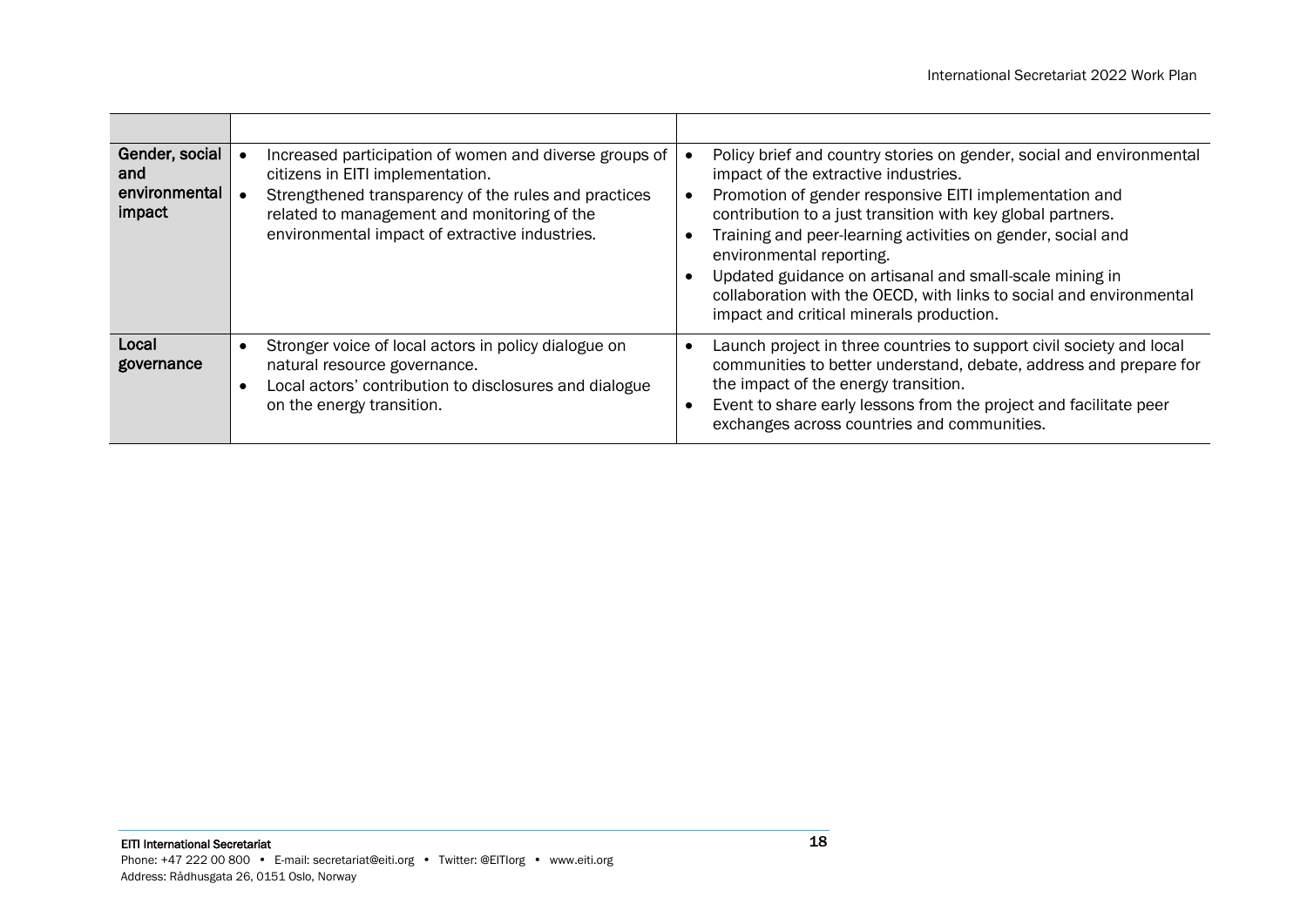# 3. Strengthening communications

Strategic and targeted communications will be critical for the EITI to continue positioning itself as a global leader in open government, transparency and accountability. The Secretariat's communications efforts will aim to:

- Generate support for and understanding of the EITI's mandate, priority areas and impact.
- Grow the EITI's reach by developing and maintaining communications channels, including an updated, secure, and accessible website, regular newsletters, high-quality publications and events and engaging social media content.
- Strengthen guidance on communications and dissemination activities for national secretariats and develop communications capacity in the International Secretariat.

In 2022, the Secretariat will prioritise communications content more closely around the six strategic shifts set out by the Board.<sup>7</sup> It will clarify communications messages on these priority topics and be more deliberate in engaging partners on communications products, so that the EITI's communications messages are amplified through partner channels. It will take a more proactive approach to media engagement and seek to provide support to implementing countries as they develop their communications activities.

The upgraded website will provide an improved platform for **showcasing EITI data and its use**. It will present greater opportunities to **visualise and present data** and **show the impact of the EITI**. The website will enable guidance on the EITI Standard to be presented more accessibly. Updates to guidance notes will continue to ensure that key topic areas are covered. The Secretariat will also provide communications support for major projects, particularly Opening Extractives, and start preparations for the 2023 Global Conference and regional events to be held in the run up to the Conference.

# 4. Global governance of the EITI

# <span id="page-18-0"></span>Governance and Board support

Strong oversight at the global Board level is critical to accountable and effective management of the EITI. The objectives for the Secretariat are to ensure:

- Effective global management of the EITI and trust between each constituency.
- Inclusive and responsive global governance processes with strong involvement of key constituencies.
- Governance mechanisms and processes that reflect the diversity of stakeholders in a changing global environment.

Activities will include regular and efficient convening of Board and Committee meetings, support to the EITI Chair support to the constituencies to engage effectively in the global management of the EITI, and dissemination and application of EITI policies, including addressing concerns voiced through a fair, timely and transparent process.

Activities will also include those in Governance and Oversight Committee 2022 work plan, which

<sup>7</sup> EITI's Strategic Priorities 2021-22[, accessible here.](https://eiti.org/files/documents/eitis_2021-2022_strategic_priorities_final.pdf)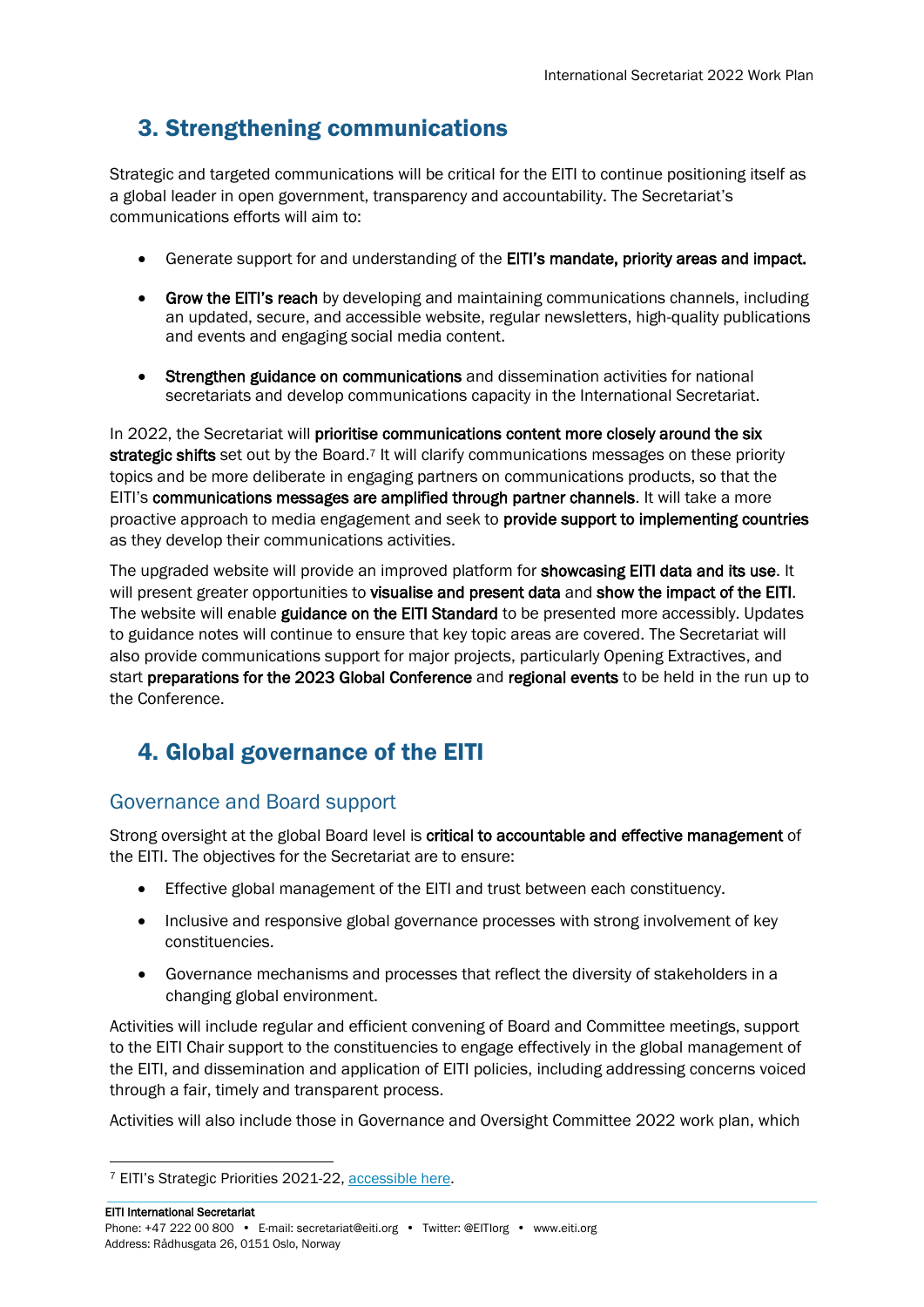will prioritize review of the Expectations for EITI supporting companies, constituency guidelines, implementing country governance issues, and the Code of Conduct, Articles of Association and Board Manual. The Secretariat will also facilitate the review process for the EITI Standard and support constituencies with the Members' Meeting and nomination of their representatives.

## <span id="page-19-0"></span>2023 Global Conference

The tri-annual Global Conference is the flagship event in natural resource governance. In accordance with the Board decision from July 2021, <sup>8</sup> the Secretariat will aim to:

- Organise a Global Conference aimed at galvanising political commitment to the EITI, building on and showcasing country-level efforts related to the energy transition, tackling corruption and increasing impact
- Enable participants to take stock, share and learn lessons from implementation of the EITI Standard.
- Launch an updated version of the EITI Standard that builds on lessons learned from implementing countries and addresses their priorities.

The Secretariat will begin preparations for an inclusive, in-person event in 2023 by confirming a conference host and location, consulting on key themes, and identifying keynote speakers. The procurement process for out-sourcing conference travel and accommodation will be initiated in 2022. Opportunities to organise regional gatherings, whether hybrid or in-person, will be considered in the run-up to the Global Conference.

# <span id="page-19-1"></span>**Outreach**

Outreach to stakeholders is key to ensuring that resource-rich countries outside of the initiative can join and that new companies become supporters. The Secretariat will aim to:

- Engage new candidate countries and encourage EITI membership.
- Mobilise industry support from the oil, gas, energy, mining and trading sectors and financial institutions. Explore interest in membership from renewable energy companies.

Activities will include targeted outreach to priority countries, such as Angola, Brazil and South Africa and demand-driven engagement with other countries, such as Equatorial Guinea, Jamaica, Lebanon, Serbia, Tunisia and the United States. Activities will also include participation at global events, targeted engagement with companies and financial institutions, and establishing and communicating the importance of the EITI, particularly with regard to commodity trading, energy transition, ESG, investing and lending, responsible sourcing and SOEs.

# <span id="page-19-2"></span>Managing the EITI International Secretariat

The Secretariat with its 45–50 staff plays a central role in supporting and assessing implementation in 55 member countries, engaging with global and national stakeholders and providing support to the Board. To continue improving the efficiency of the Secretariat the following priorities will be pursued:

- Strengthen internal systems and policies that support effective Secretariat management.
- Safeguard well-being of staff and strengthening internal capacity to meet organisational objectives.

<sup>8</sup> Board decision 2021-38/BM-50.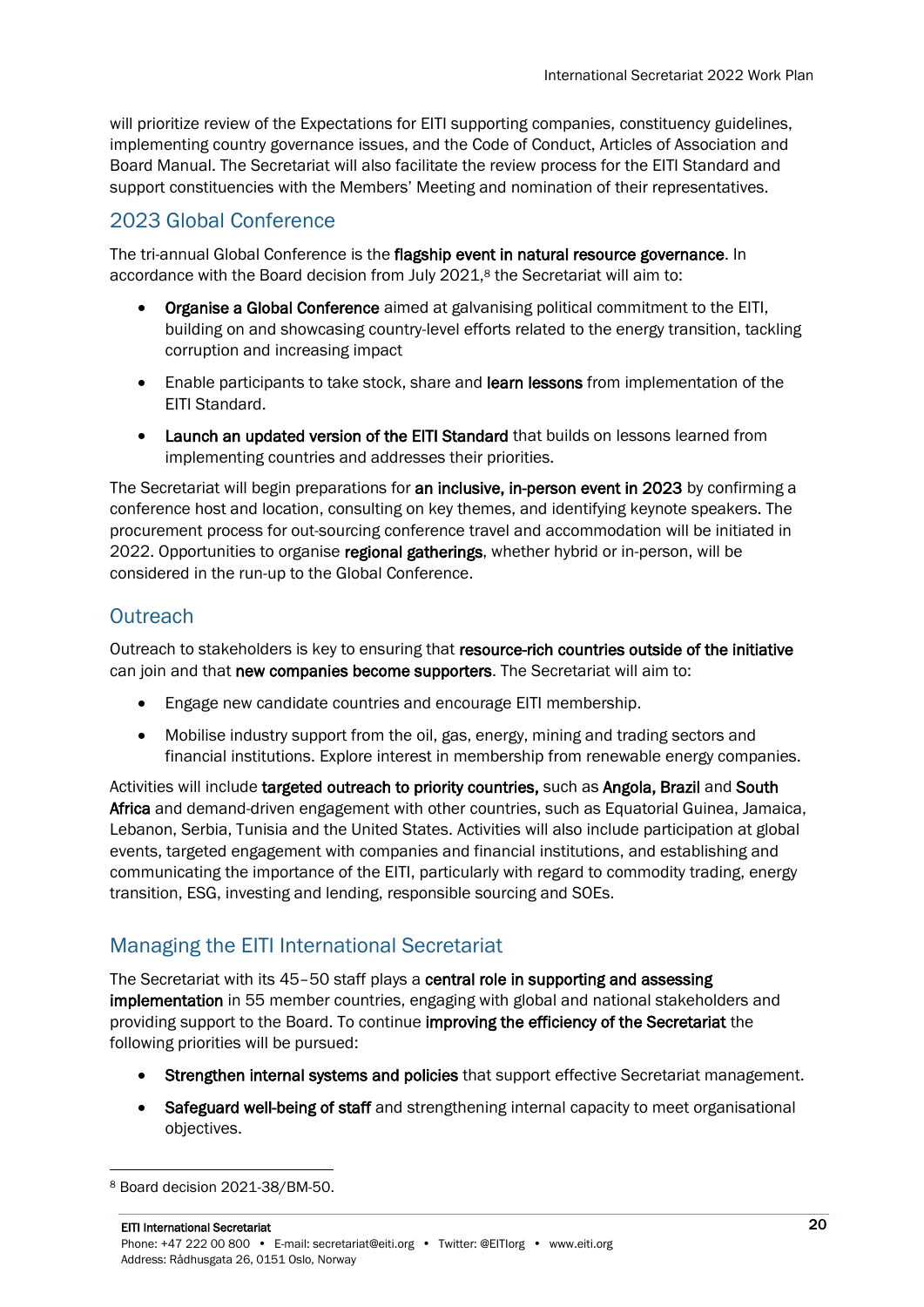• Ensure accountable financial management and improve project reporting.

The Secretariat will implement and develop its financial, procurement and HR policies, continue strengthening internal planning and monitoring processes, and prepare regular reports to donors and supporters with a stronger focus on results.

## <span id="page-20-0"></span>Monitoring and evaluation of the EITI

The EITI Board contracted an independent review of EITI and international best practice in results measurement and impact evaluation in 2020. In mid-2021, the EITI International Secretariat hired a Senior Advisor on Evidence and Learning, to follow up on the recommendations presented in that report, and to strengthen EITI's approach results measurement, especially at the international level and in country implementation. In 2021 this work will culminate in the creation of resources and the adoption of processes to strengthen EITI's approach to results measurement and impact. The overall aim is to strengthen EITI as a learning organization, to regularly monitor and learn from implementation, adapting strategy and activities in order to strengthen results and contributions to governance outcomes at the country level. More specific objectives include:

- Stronger practice and culture in the International Secretariat for results-based planning, adaptive monitoring, learning, and communicating results.
- Tailored tools and increased capacity for EITI implementation in MSGs and national secretariats.
- A clearer and more nuanced understanding of EITI results and contribution to governance outcomes.

In regard to the International Secretariat's culture and processes for evidence and learning, each team will conduct regular monitoring and reflection meetings, which will feed into a quarterly learning event for all Secretariat staff, comparing results and lessons across teams. These processes will benefit from the establishment of a centralized EITI results hub to be collected on a running basis and maintained for use in external communications, organizational development, and Board updates. Additionally, a monitoring, evaluation and learning (MEL) project template will be produced to help teams easily integrate a standard approach to monitoring and learning into project proposals and implementation.

Country capacities for MEL will be increased through the launch of a country-sensitive MEL **framework** for EITI implementation at the country level. This resource will be co-produced and piloted with implementing countries before engaging in a process of training and dissemination.

The above activities will be integrated into the design and implementation of an **Independent** Evaluation of the EITI, is scheduled for completion in Q2 2022, as well as the launch of at least two impact studies exploring the ways in which EITI implementation contributes to specific types of governance outcomes. Together, these analytical approaches will help EITI to craft an institutional impact narrative that defines how EITI results are understood, pursued, and communicated. This narrative will be used to position EITI as a learning leader in the field of international transparency and multi-stakeholder initiatives, and EITI will play an active role in convening peers and disseminating best practice in this regard.

# 5. EITI 2022 Budget

## <span id="page-20-1"></span>Income and expenditure

The Secretariat has adopted a bottom-up approach to budgeting for the 2022 work plan in place of the incremental approach used in previous work plans. This builds the budget from activities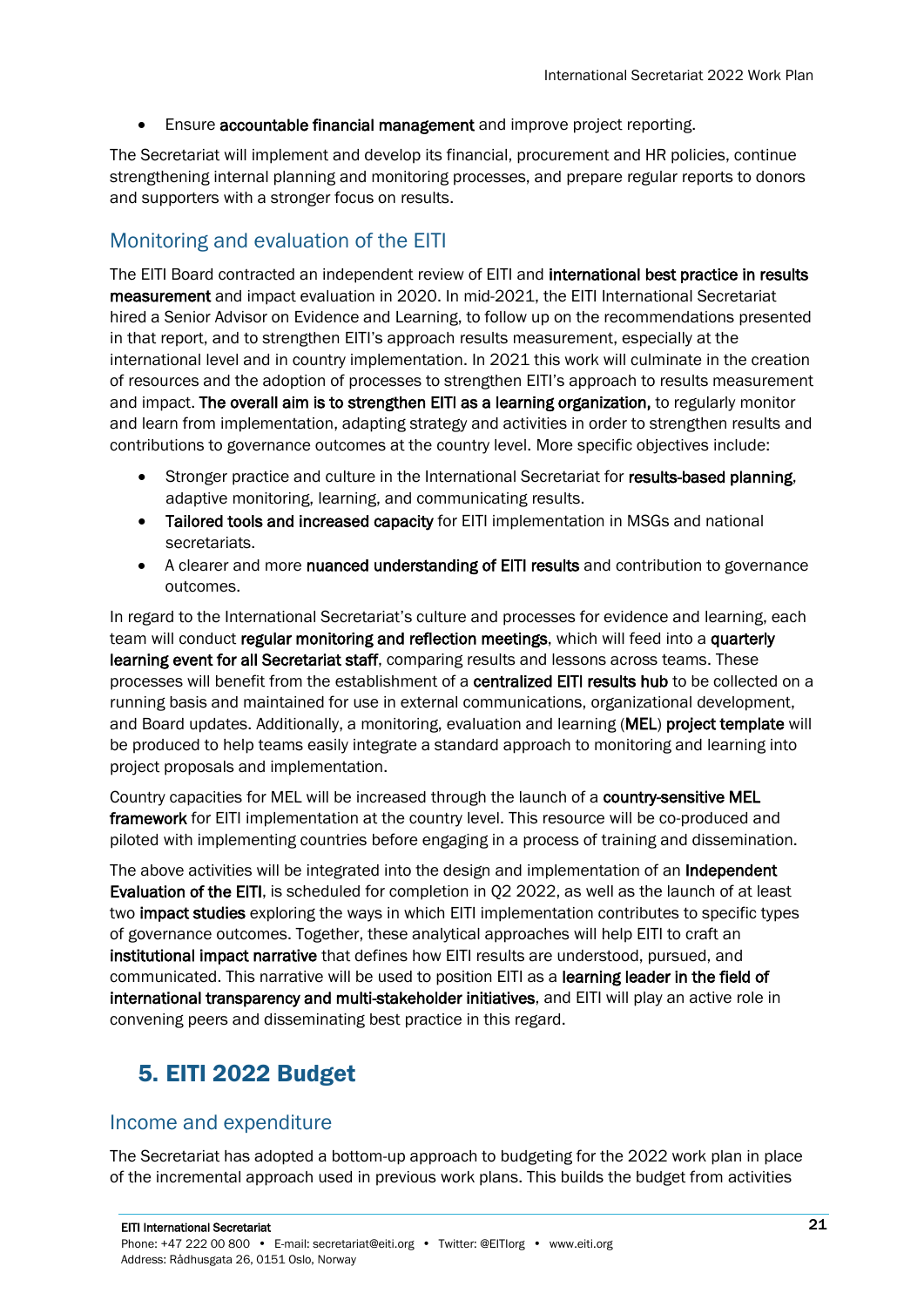costed by each department to provide a more accurate estimate of costs by function.

In terms of income, the Secretariat projects total revenues of 10.165m with roughly 60% core funding and 40% project specific (Table 1). The Finance Committee agreed to discontinue scenario budgeting for 2022 and subsequently requested a more detailed analysis of budget assumptions and underlining risks to ensure financial stability and effective budget execution. Consistent with this approach, funding sources are classified by various degrees of certainty. The first category is secured funding, which includes confirmed multi-year funding agreements with supporting governments (core funding and project specific) and with ICMM (core funding); as well as project specific funding agreements with foundations and International Financial Institutions (IFIs). Differed or accrued income from the previous year is also included in secured funding. Almost two-thirds of the proposed budget comes under secured funding, which is expected to grow substantially before the end of the year as ongoing negotiations are finalised. Funding sources that are not subject to signed contracts are classified as either highly anticipated funding, which means a proposal has been submitted to the donor and negotiations are underway, or anticipated funding for reoccurring revenues from supporting companies (oil, gas, and mining other than ICMM) and implementing governments. This accounts for 27% of the proposed budget. Potential but unconfirmed sources of funding are included in planned proposals that will be submitted prior to December 31st 2021. A further 8% of the proposed budget falls into this category.

| <b>Funding Class</b>                | <b>Core funding</b> | <b>Project funding</b> | <b>Grand Total</b> | % of total potential<br>funding |
|-------------------------------------|---------------------|------------------------|--------------------|---------------------------------|
| <b>Secured Funding</b>              | 3 3 6 3 7 5 0       | 3 153 956              | 6517706            | 64 %                            |
| <b>Highly Anticipated Funding</b>   | 281 250             | 62 500                 | 343750             | 3%                              |
| <b>Anticipated Funding</b>          | 1527350             | 925 860                | 2453210            | 24 %                            |
| <b>Planned Proposal</b>             | 850 750             | $\mathbf 0$            | 850 750            | 8%                              |
| <b>Total potential Revenue 2022</b> | 6 0 23 100          | 4 142 316              | 10 165 416         | 100 %                           |
|                                     | 59%                 | 41 %                   |                    |                                 |

## Table 1: Projected revenues in 2022

The budget is also broken down by sources of funding (Table 2). Contributions from supporting governments, IFIs and foundations continue to provide the main bulk of funding with more than three quarters of the total revenues. This income category is also projected to grow substantially in 2022 (29% increase compared to the baseline figure of 2021), and this growth comes mainly from three project specific programmes. The Ministry of Foreign Affairs of Belgium has offered to provide direct support to implementation to the DRC and Niger, which are facing acute funding challenges. Secondly, increased grant resources from USAID will support anticorruption efforts, domestic resource mobilization and contract transparency. Thirdly, grant support from the Ford Foundation will support subnational reporting and local revenue management in the context of the energy transition. Overall contributions from oil, gas and mining companies are projected to remain relatively stable in 2022.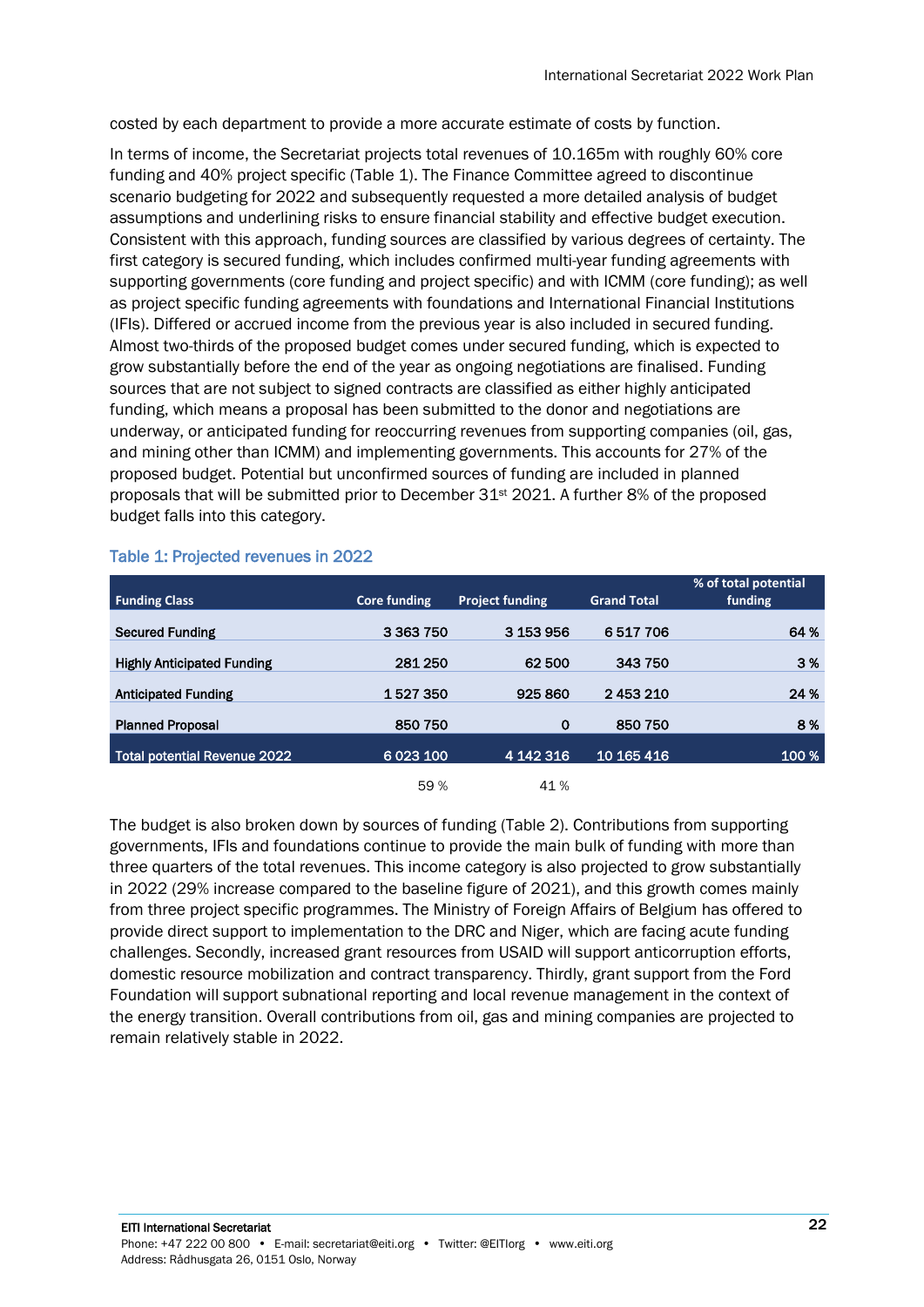### Table 2: 2022 budget

#### All figures in USD thousands

| Item                                               | 2022            | % increase       |           |
|----------------------------------------------------|-----------------|------------------|-----------|
|                                                    | <b>Budget</b>   | <b>Budget</b>    | 2021-2022 |
| <b>Implementing countries</b>                      |                 |                  |           |
| Implementing countries                             | 60              | 100              | $-40,0%$  |
| International development partners, including      |                 |                  |           |
| donors, NGO's and foundations                      |                 |                  |           |
| Supporting governments, IFIs, NGOs and foundations | 5670            | 4 3 8 7          | 29,2%     |
| <b>BHP</b> foundation                              | 2 153           | 1957             |           |
| <b>Private sector</b>                              |                 |                  |           |
| Oil and Gas                                        | 1 1 2 0         | 1 2 2 0          | $-8,2%$   |
| Mining and Minerals                                | 891             | 810              | 10,0%     |
| <b>Financial Institutions</b>                      | 30              | 30               | $-0,5%$   |
| Non-extractives                                    | 15              | 75               | $-80,0%$  |
| Contributions to the Independent Evaluation        | 227             |                  |           |
| Net interest income                                |                 | (17)             |           |
| <b>Total Revenues</b>                              | 10 165          | 8562             |           |
| Costs by function                                  |                 |                  |           |
| Support to the EITI Chair and Board                | 921             | 883              | 4%        |
| <b>Global Conference</b>                           | 304             | 10               |           |
| Support to implementation                          | 3371            | 1938             | 74 %      |
| Support to implementation through subgrant         | 1 3 1 8         | 1 103            | 19%       |
| Support to implementation (Capacity building)      | 615             | 423              | 45 %      |
| Validation                                         | 1 1 1 3         | 1 2 3 9          | $-10%$    |
| Outreach                                           | 298<br>306      |                  | $-2%$     |
| Communications                                     | 966             | 1 140            | $-15%$    |
| Management and administration                      | 1 2 1 5<br>1452 |                  | $-16%$    |
| <b>Total Costs by function</b>                     | 10 1 21         | 8494             |           |
| Costs by type                                      |                 |                  |           |
| Salary                                             | 4 3 7 4         | 3943             | 11%       |
| Other staff expenses                               | 1 347           | 442              | 205 %     |
| Office and IT expenses                             | 993<br>690      |                  | $-30%$    |
| Travel and accommodation                           | 411<br>633      |                  | $-35%$    |
| Translations and interpretations                   | 517<br>565      |                  | $-9%$     |
| Publications                                       | 226<br>51       |                  | 343 %     |
| Project support consultants                        | 602<br>772      |                  | 28%       |
| Legal & Audit fees                                 | 84              |                  | 0         |
| Independent Evaluation                             | 231             |                  | 0         |
| Implementation through subgrants                   | 1 2 9 0         | 1 1 0 3          | 17%       |
| Other expenses                                     | 180             | 161              | 12%       |
| <b>Total Costs by type</b>                         | 10 1 21         | 8493             | 19,2%     |
| Net result                                         | 44              | 69               |           |
| Average exchange rate NOK/USD                      | 8,5             | $\boldsymbol{9}$ |           |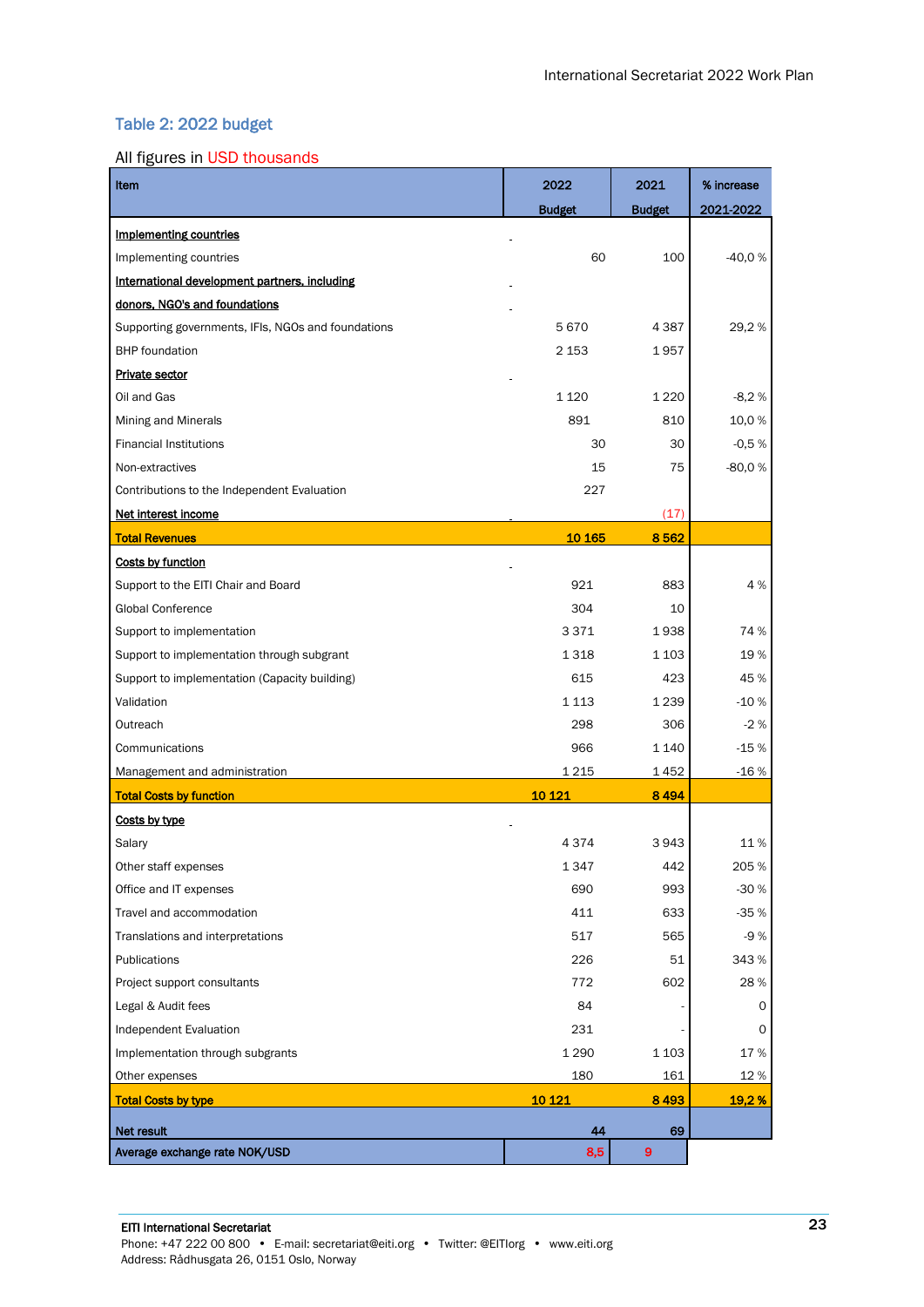In terms of expenditure, USD 10.121 represents an increase of 19% compared to the 2021 baseline. While funding for the Secretariat has increased, implementing countries continue to experience funding challenges. The increase in expenditure is therefore primarily focused on support to EITI implementation through project specific funding in key thematic areas such as beneficial ownership, contract transparency and anticorruption.

A summary breakdown of expenditure by function is provided in the work plan. Although staff salaries and associated cost remain the main bulk of the Secretariat expenditures, cost of project specific consultants and subgrants account for the largest share of overall increase in expenditure (25%). It is foreseen that the implementation of key projects (OE, USAID, Ford Foundation and MFA-Belgium) will require additional hires, which will result in 11% increase in salaries. Other associated staff cost are expected to grow substantially in 2022. This is due to cyclical factors including recruitment, relocation and onboarding costs. While office and IT expenses are expected to decrease due to adjustments caused by the COVID-19 pandemic, remote working is expected to continue in 2022, increasing further other staff expenses through contracts. A reclassification in the Secretariat Chart of Accounts also exacerbates the increase of other staff expenses as staff trainings to build internal capacity is now correctly classified as associated staff cost. While it is foreseen that travel will resume in 2022, this is not expected to reach the pre-pandemic level that was projected in 2021. In preparation for the Global Conference in 2023, it is foreseen that the Secretariat will incur additional costs related to this activity, notably preparation of publications, progress reports, and thematic policy briefs.

# <span id="page-23-0"></span>Risks to the Work Plan

The Secretariat foresees three key risks to the execution of the work plan. Firstly, a growing number of EITI implementing countries (Afghanistan, Chad, Guinea, Mali and Myanmar) are experiencing **political instability and conflict**. If this trend continues, staff will spend more time attending to urgencies that were not foreseen in this work plan and this can also affect the validation schedule and other ongoing projects. To mitigate against these risks, the Secretariat will establish a consultant roster to mobilise technical capacities on a short notice and respond to sudden increase in workload.

Secondly, there is significant risk that the health and economic impacts of COVID-19 will continue to pose challenges for EITI implementation. The vaccination rate of the adult population against COVID-19 in most non-OECD EITI member countries remains well below 10%. An uneven recovery from the pandemic could mean that the effect of the pandemic will persist in many EITI member countries with weak capacities. These countries could be forced to prioritise a response to the pandemic, therefore funding for EITI implementation will continue to remain limited. The shift towards systematic disclosure should help reduce the cost of EITI implementation in the long run. However, such changes often require substantial technical and financial support. Virtual missions have helped mitigate against this risk somewhat, but this approach has also shown its limits. The outlook for EGPS support from the World Bank to implementing countries has improved with fresh donor commitments. A major fundraising effort for EITI implementation in selected EITI countries may be necessary to maintain momentum.

Thirdly, there are risks posed to delivery on the 2022 Work Plan, related to both human and financial resources. In regard to staff capacities, the work plan is ambitious and staff turnover or capacity limitations could impact on the ability to deliver. The Secretariat is taking steps to mitigate these risks by maintaining staff retention, investing in training for new staff, and drawing more on consultants for implementation support.

In regard to **financial resources**, there is a small risk that funding from some supporting companies and supporting governments does not materialise. As commodity prices continue to